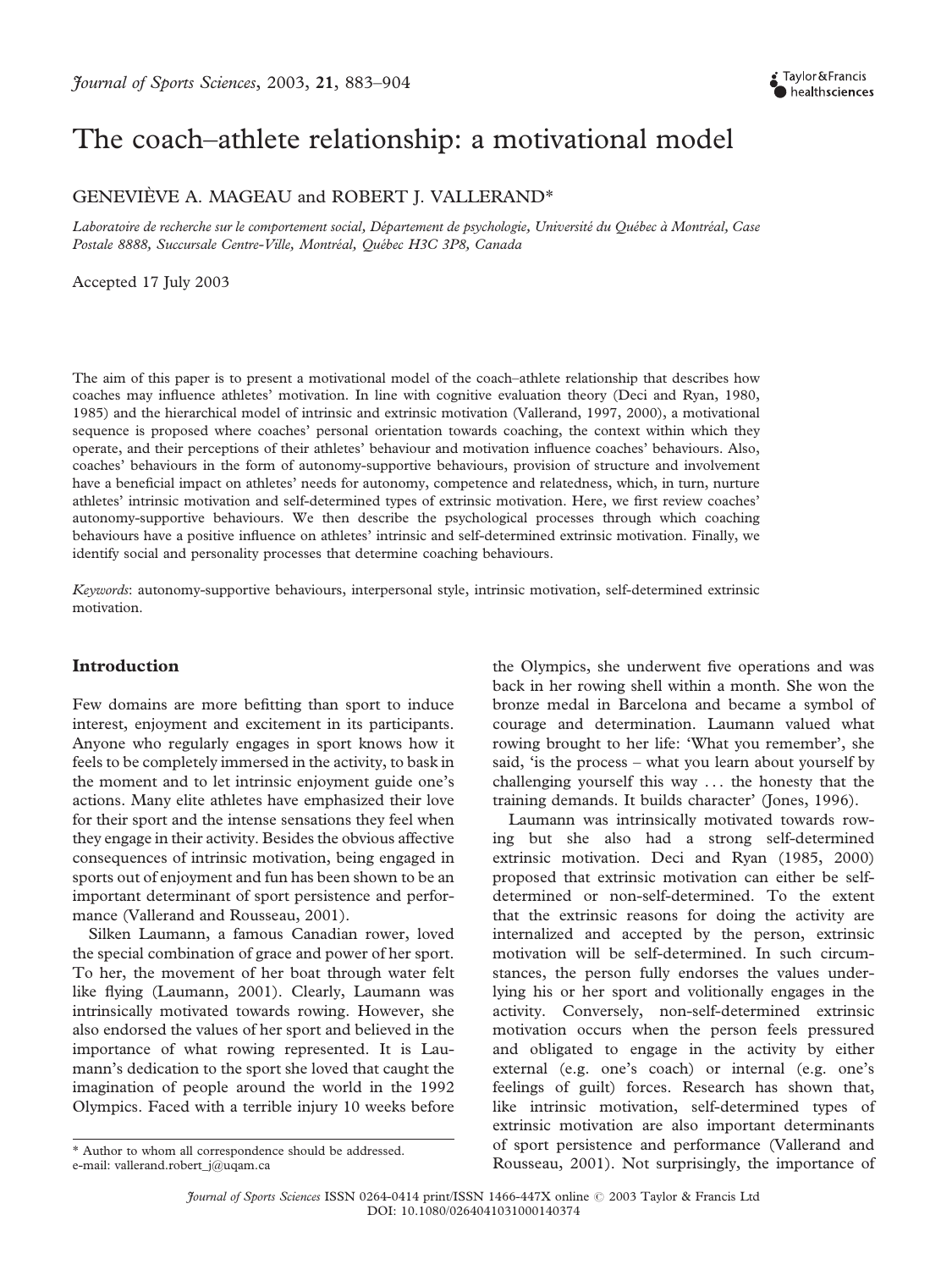both intrinsic motivation and self-determined extrinsic motivation has been emphasized by sport psychologists (e.g. McAuley and Tammen, 1989; Goudas et al., 1995; Vallerand, 2001). Many have investigated how one can nurture these motivations in athletes (e.g. Ryan et al., 1984; Dwyer, 1995; Beauchamp et al., 1996; Vallerand and Losier, 1999).

Although many factors may impact athletes' intrinsic and self-determined extrinsic motivation, the coach– athlete relationship is one of the most important influences on athletes' motivation and subsequent performance. Laumann and the Canadian rowing team witnessed the tremendous difference coaches can make. After disappointing results in the Seoul Olympics in 1988, Rowing Canada hired British-born rowing coach Mike Spracklen. Spracklen established a new and demanding programme where he made his athletes his central focus and used their feedback to adjust his programme (Wickens, 1999). 'In the '80s (. . .)', said Worthington, a Canadian rower, 'some rowers were forced to scull and coaches battled each other for athletes. In '92 ... the boats selected themselves. I had never seen anything so fair' (Wickens, 1999). Spracklen was viewed as a mentor who not only taught athletes technical skills, but who also nurtured the person as a whole. Laumann has said of him that he was 'the most selfless man [she has] ever known' (Wickens, 1999), with a rare mix of gentleness and toughness (Blatchford, 1992). He not only 'knows everything about this one thing (rowing) [but] ... his joy is to see his athletes realize a dream' (Wickens, 1999). Four years later in the Barcelona Olympics, Canada's top rowers excelled, bringing home four golds to go with Laumann's celebrated bronze. Andy Higgins, the director of the National Coaching Institute, saw Spracklen's success as a measure of what a master coach can accomplish: 'Amateur and Olympic coaches bring a vision of personal excellence [and] ... create intrinsic motivation' (Jones, 2002). It is thus not surprising that several authors such as Jowett (2000) have stressed the importance of building an effective coach–athlete relationship, as the quality of this relationship is a crucial determinant of athletes' satisfaction, motivation and improved performance.

The aim of this paper is to present a motivational model of the coach–athlete relationship (see Fig. 1) that describes how coaches may influence their athletes' intrinsic motivation and self-determined types of extrinsic motivation. We first present an overview of the proposed model and then provide a brief review of research on athletes' intrinsic and extrinsic motivation. We then present the various autonomy-supportive behaviours (see Table 1) that have been shown to have an impact on athletes' motivation. Next, we describe the psychological processes through which coaching behaviours influence athletes' motivation, and we identify personality and social processes that determine such behaviours. Finally, we discuss the theoretical and practical implications of the proposed model.

# The motivational model of the coach–athlete relationship in a nutshell

We propose a motivational model of the coach–athlete relationship (see Fig. 1) that extends Vallerand and Pelletier's (1985; see also Vallerand et al., 1987) previous motivational model. In line with cognitive



Fig. 1. The motivational model of the coach–athlete relationship.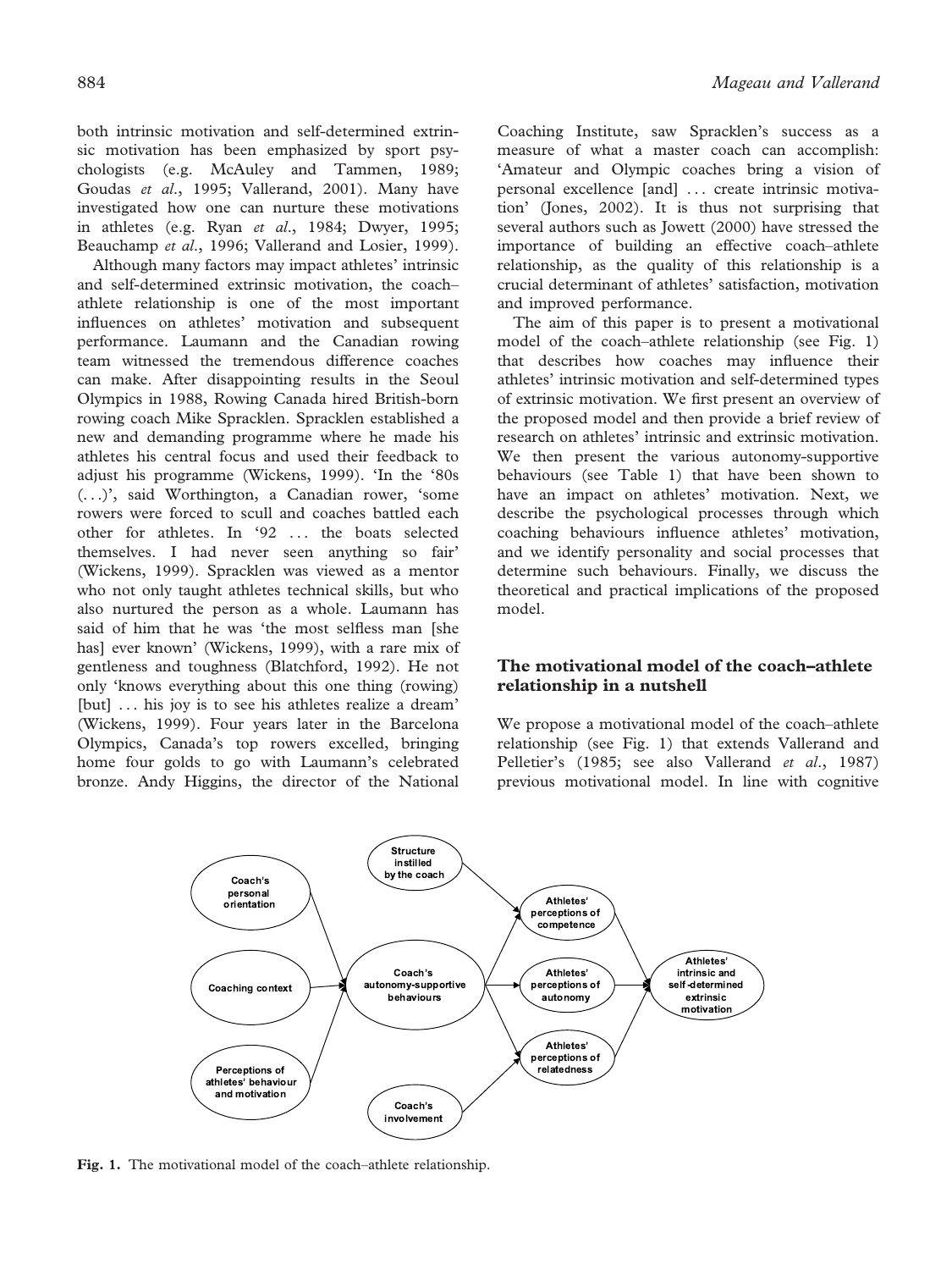evaluation theory (Deci and Ryan, 1980, 1985) and the hierarchical model of intrinsic and extrinsic motivation (Vallerand, 1997, 2000, 2001), we propose a motivational sequence where coaches' personal orientation towards coaching, the context within which they operate, and their perceptions of their athletes' behaviour and motivation influence their coaching behaviours. In turn, coaches' behaviours in the form of autonomy-supportive behaviours, provision of structure and involvement have a beneficial impact on athletes' needs for autonomy, competence and relatedness. Finally, the satisfaction of these three psychological needs determines athletes' intrinsic and self-determined extrinsic motivation.

Several reasons urged us to propose the present updated model. First, a more complete understanding of coaches' behaviours must go beyond the dichotomy of controlling versus autonomy-supportive behaviours presented in Vallerand and Pelletier's (1985) previous model. Here, we articulate the meaning of being autonomy supportive and identify the behaviours associated with this type of interpersonal style (see Table 1). Second, we propose that the impact of coaches' behaviours on athletes' intrinsic and selfdetermined extrinsic motivation is mediated not only by athletes' perceptions of competence, as Vallerand and Pelletier's (1985) model suggested, but also by their perceptions of autonomy and relatedness (Deci and Ryan, 2000). Finally, research conducted in the fields of education and parenting further supports the importance of autonomy-supportive behaviours for the motivation of subordinates (i.e. students and children) and sheds light on possible factors that influence people's autonomy-supportive behaviours. The present review thus integrates this literature. Hence, the present coach–athlete motivational model clarifies the construct of autonomy support, underlines the importance of autonomy, competence and relatedness needs for intrinsic motivation and selfdetermined extrinsic motivation, and offers additional research avenues, thereby extending significantly Vallerand and Pelletier's (1985) previous motivational model.

#### Athletes' intrinsic and extrinsic motivation

Intrinsic motivation refers to doing an activity for the pleasure and satisfaction derived from engaging in the activity (Lepper et al., 1973; Deci, 1975; Deci and Ryan, 1985). Because the activity is pleasant, intrinsically motivated athletes will engage in sport with a strong sense of volition. In contrast, extrinsic motivation implies that athletes engage in their sport not out of pleasure but for external outcomes that will result from activity participation. Deci and Ryan, (1980, 1985) proposed a multidimensional perspective of extrinsic motivation, where they differentiated self-determined from non-self-determined types of extrinsic motivation (see Vallerand, 2001, for a review in sport settings). \* When extrinsically motivated, the underlying reasons for participation vary greatly in the extent to which they are integrated within the person's value system and sense of self (Deci and Ryan, 2000). Extrinsic motives can either be imposed and coercive or they can be fully endorsed by the individual. As extrinsic reasons become internalized, they become coherent with the person's self and thus become self-determined. The internalization process thus distinguishes between self-determined and non-self-determined types of motivation (Deci and Ryan, 2000), evoking the distinction between internalization and compliance (Kelman, 1961).

Self-determined types of motivation refer to behaviours that are coherent with one's value system (Deci and Ryan, 2000). When experiencing self-determined extrinsic motivation, one volitionally decides to engage in the activity because the activity is important and concordant with one's values (Sheldon and Elliot, 1999). For example, athletes might not find weight training very exciting but volitionally choose to engage in muscular training because they value its marked benefits for improved performance. Conversely, nonself-determined types of motivation refer to behaviours that are imposed on the self by others, the situation or by one's sense of obligation. When non-self-determined, one feels pressured to engage in the activity because the underlying reasons for participation have not been integrated into one's value system and sense of

<sup>\*</sup>Deci and Ryan (1985, 2000) proposed four types of extrinsic motivation, two of which are self-determined in nature. Although we focus on the more global distinction between self-determined and non-self-determined extrinsic motivation, the four types of extrinsic motivation are briefly presented here. *External regulation* refers to behaviours that are not self-determined because they are regulated through external means, such as rewards and external constraints. Introjected regulation refers to behaviours that are partly internalized by the person but that remain non-self-determined because contingencies from external control sources have been internalized without having been endorsed by the individual. For example, individuals can behave to rid themselves of their guilt, to lessen their anxiety or to maintain a positive image of themselves. *Identified regulation* refers to behaviours that are performed by choice because the individual judges them as important. They are self-determined because the person has fully endorsed the values underlying these behaviours. Finally, *integrated regulation* refers to behaviours that are so integrated in a person's life that they are part of the person's self and value system. They are highly self-determined because they are concordant with the person's self.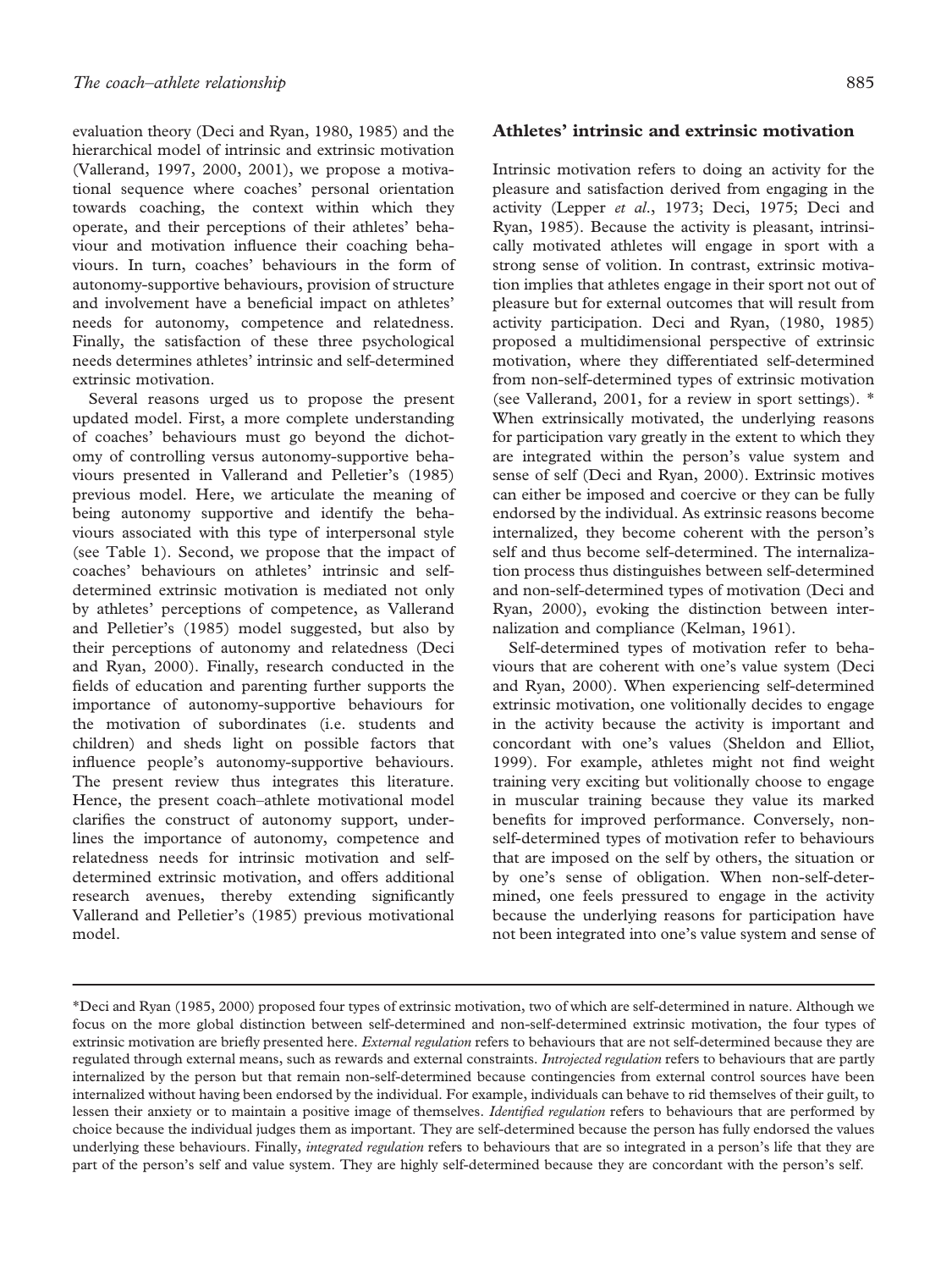self. Rather, they have been dictated by external or internal forces, such as others' expectations, monetary incentives or one's sense of guilt or obligation. Although the person behaves as prescribed, he or she does not value the emitted behaviours. For example, athletes who fail to see the benefits of weight training may engage in muscular training because they want to avoid any argument with their coach. Such athletes would not endorse the value and importance of their coach's instructions and would not be self-determined in their extrinsic motivation.

Research shows that both intrinsic motivation and self-determined types of extrinsic motivation, as opposed to non-self-determined extrinsic motivation, are necessary ingredients for athletes' optimal functioning (see Vallerand and Rousseau, 2001, for a review). Because being involved in sports entails much training and discipline that are not always enjoyable, athletes cannot rely solely on intrinsic motivation and must, at times, turn to extrinsic forms of motivation to pursue their training. It is thus important for athletes to endorse the value and importance of their training for skill development. In fact, research shows that selfdetermined extrinsic motivation, as opposed to nonself-determined extrinsic motivation, is related to positive cognitive, affective and behavioural consequences very similar to the ones associated with intrinsic motivation (Vallerand, 1997). More specifically, research has shown that athletes who are intrinsically motivated and self-determined in their behaviours invest more effort (Pelletier et al., 1995; Williams and Gill, 1995; Fortier and Grenier, 1999; Li, 1999), report higher levels of concentration (Brière et al., 1995; Pelletier et al., 1995), are more persistent (Fortier and Grenier, 1999; Pelletier et al., 2001, 2003; Sarrazin et al., 2001) and perform better (Beauchamp et al., 1996; Pelletier et al., 2003) than athletes who rely on non-self-determined types of motivation. Consistent findings have also been reported in other domains such as school, work and leisure (see Vallerand, 1997, for a review).

In the context of the coach–athlete relationship, it is thus in athletes' best interest that coaches nurture their athletes' intrinsic motivation and self-determined types of extrinsic motivation. From a developmental perspective, coaches should want to transmit their sport's values and not merely induce behaviours. In line with a large body of empirical evidence, the present theoretical model proposes that autonomy-supportive behaviours, structure and involvement from coaches play a major role in the development of athletes' intrinsic motivation and self-determined types of extrinsic motivation. The next section articulates the meaning of autonomy support (see Table 1) and reviews empirical evidence of the beneficial impact of autonomy-supportive behaviours, structure and involvement from coaches on athletes' intrinsic and self-determined extrinsic motivation.

# The influence of the coach's behaviours on athletes' motivation: the role of autonomy support, structure and involvement

#### On autonomy support

Cognitive evaluation theory underscores the importance of autonomy support for intrinsic and selfdetermined extrinsic motivation (Deci and Ryan, 1980, 1985). Being autonomy supportive (Deci and Ryan, 1985) means that 'an individual in a position of authority (e.g., an instructor [or a coach]) takes the other's (e.g., a student's [or an athlete's]) perspective, acknowledges the other's feelings, and provides the other with pertinent information and opportunities for choice, while minimizing the use of pressures and demands' (Black and Deci, 2000, p. 742). Grolnick and Ryan (1989) further defined autonomy support as parents (or coaches) placing value on self-initiation as well as encouraging choice, independent problem solving and participation in decision making. Autonomy support thus implies that athletes are regarded as individuals deserving self-determination, and not mere pawns that should be controlled to obtain a certain outcome (deCharms, 1968). Conversely, controlling behaviours are defined as pressures to think, feel or behave in specified ways, thereby ignoring the person's needs and feelings (Deci and Ryan, 1985). Controlling behaviours can be seen as placing value on control and employing power-assertive techniques that pressure others to comply (Grolnick and Ryan, 1989). Although research has typically operationalized autonomy-supportive behaviours as providing choice (e.g. Zuckerman et al., 1978), the above definition of the construct suggests a more complex set of behaviours. Table 1 presents these behaviours together with supportive evidence. Briefly, autonomy-supportive individuals: (1) provide as much choice as possible within specific limits and rules; (2) provide a rationale for tasks, limits and rules; (3) inquire about and acknowledge others' feelings; (4) allow opportunities to take initiatives and do independent work; (5) provide non-controlling competence feedback; (6) avoid overt control, guiltinducing criticisms, controlling statements and tangible rewards; and (7) prevent ego-involvement from taking place. These behaviours together represent the autonomy-supportive interpersonal style.

Decades of research now support Deci and Ryan's (1980, 1985) claim that autonomy-supportive behaviours relative to controlling behaviours enhance intrinsic motivation and self-determined extrinsic mo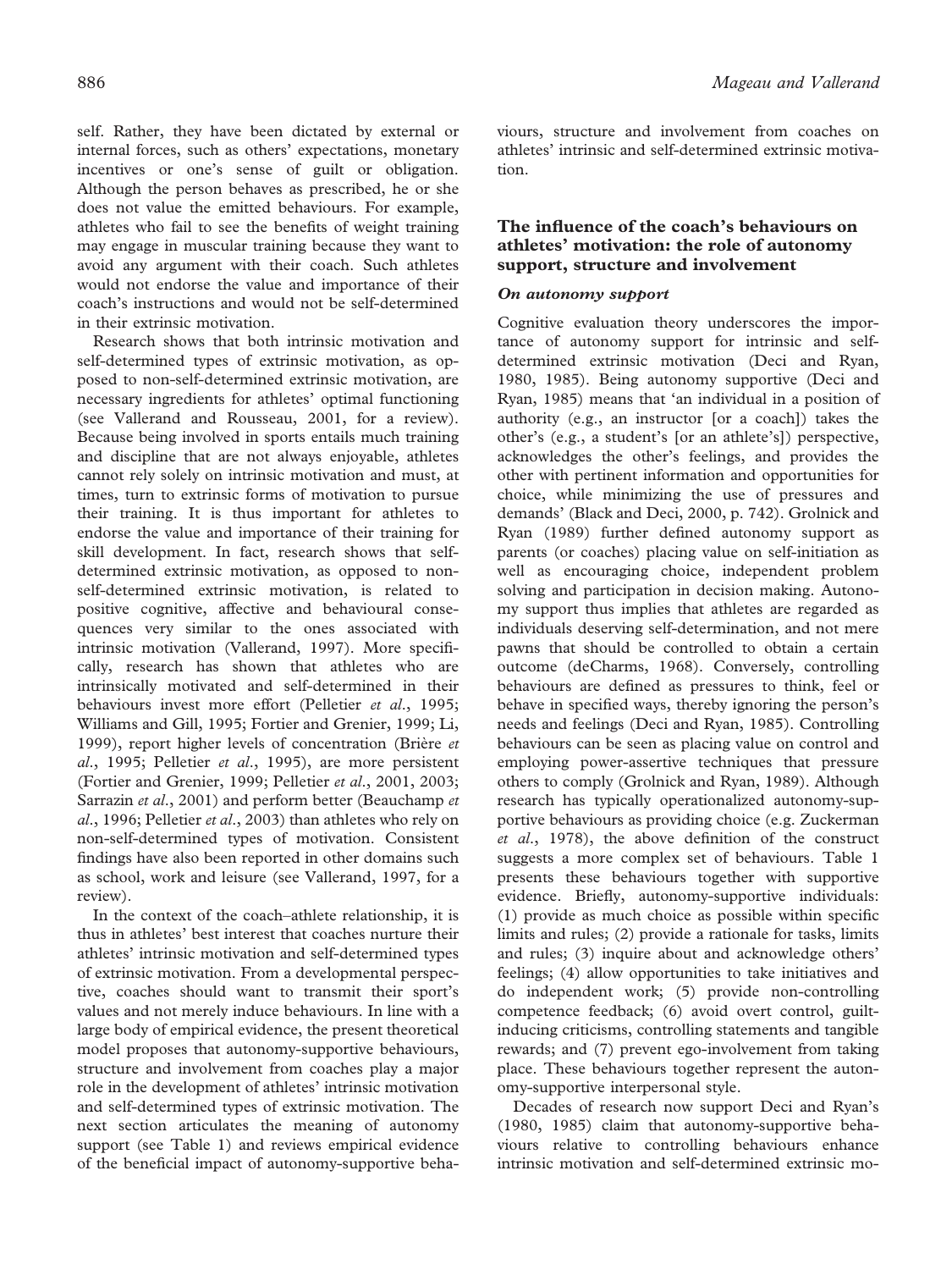tivation (see Deci and Ryan, 2002). All the autonomysupportive behaviours presented in the present review have been linked repeatedly to enhanced intrinsic and self-determined extrinsic motivation, although typically empirical work has focused on a limited subset of these behaviours concurrently. Supportive evidence for each behaviour listed in Table 1 is now presented in turn.

## Providing choice within specific rules and limits

Many studies have hightlighted the importance of choice for athletes' intrinsic motivation. The beneficial impact of choice was first demonstrated in the laboratory by Zuckerman et al. (1978). In this prototypical study, college students were asked to engage in an interesting task where they solved SOMA puzzles under one of two experimental conditions: a 'choice' and a 'no-choice' condition. In the 'choice' condition, participants could choose which three of six puzzles they would work on and how much time they would allocate to each one. In the 'no-choice' condition, participants were simply asked to do the activity. As expected, participants in the 'choice' condition were more intrinsically motivated on behavioural and selfreport measures than participants in the 'no-choice' condition. Similar results were found in another study with young children who were led to believe they had a choice about which activity they would engage in (Swann and Pittman, 1977). [In the different studies reviewed in this paper, intrinsic motivation was either assessed using a self-report measure or a behavioural measure (i.e. the free-choice measure; Deci, 1971). This behavioural measure is operationalized as the amount of time spent on the activity during a free-time period, when the experiment is supposedly over.]

These results were replicated in the physical activity context. In one study, female adults enrolled in aerobic dance sessions were randomly assigned to either a 'choice' or a 'no-choice' condition (Dwyer, 1995). In the 'choice' condition, participants were asked about their musical preferences and were then led to believe that the music played during sessions represented their

|  |  | Table 1. Coaches' autonomy-supportive behaviours |  |
|--|--|--------------------------------------------------|--|
|--|--|--------------------------------------------------|--|

| Autonomy-supportive behaviours                                                      | Supporting references                                                                                                                                                                                       |  |
|-------------------------------------------------------------------------------------|-------------------------------------------------------------------------------------------------------------------------------------------------------------------------------------------------------------|--|
| • Provide choice within specific rules and limits                                   | Swann and Pittman (1977), Zuckerman et al. (1978),<br>Thompson and Wankel (1980), Martin and Dubbert (1982),<br>Oldridge and Jones (1983), Dwyer (1995), Goudas et al. (1995),<br>Cordova and Lepper (1996) |  |
| • Provide a rationale for tasks and limits                                          | Baumrind (1967), Koestner et al. (1984), Freedman and Phillips<br>(1985), Newby (1991), Deci et al. (1994), Grusec and Goodnow<br>(1994), Cordova and Lepper (1996)                                         |  |
| • Acknowledge the other person's feelings and perspectives                          | Koestner et al (1984), Deci et al. (1989, 1994)                                                                                                                                                             |  |
| • Provide athletes with opportunities for initiative taking and<br>independent work | Grolnick et al. (1984), Brawley and Vallerand (1985), Deci et al.<br>(1989), Boggiano et al. (1993), Boggiano (1998)                                                                                        |  |
| • Provide non-controlling competence feedback                                       | Fisher (1978), Pittman (1980), Ryan et al. (1983), Vallerand<br>(1983), Vallerand and Reid (1984), Kast and Connor (1988),<br>Deci et al. (1999)                                                            |  |
| • Avoid controlling behaviours                                                      |                                                                                                                                                                                                             |  |
| -avoid overt control                                                                | Hoffman (1970), Lepper and Greene (1975), Pittman et al.<br>(1980), Brustad (1988)                                                                                                                          |  |
| -avoid criticisms and controlling statements                                        | Scanlan and Lewthwaite (1986), Deci et al. (1993), Barber<br>(1996), Reeve and Deci (1996), Noels et al. (1999)                                                                                             |  |
| -avoid tangible rewards for interesting tasks                                       | Halliwell (1977), Orlick and Mosher (1978), Thomas and<br>Tennant (1978), McGraw and McCullers (1979), Pittman et al.<br>(1982), Amabile et al. (1986), Deci et al. (1999)                                  |  |
| • Prevent ego-involvement in athletes                                               | Ryan (1982), Plant and Ryan (1985), Grolnick and Ryan<br>(1987), Koestner et al. (1987), Beauchamp et al. (1996)                                                                                            |  |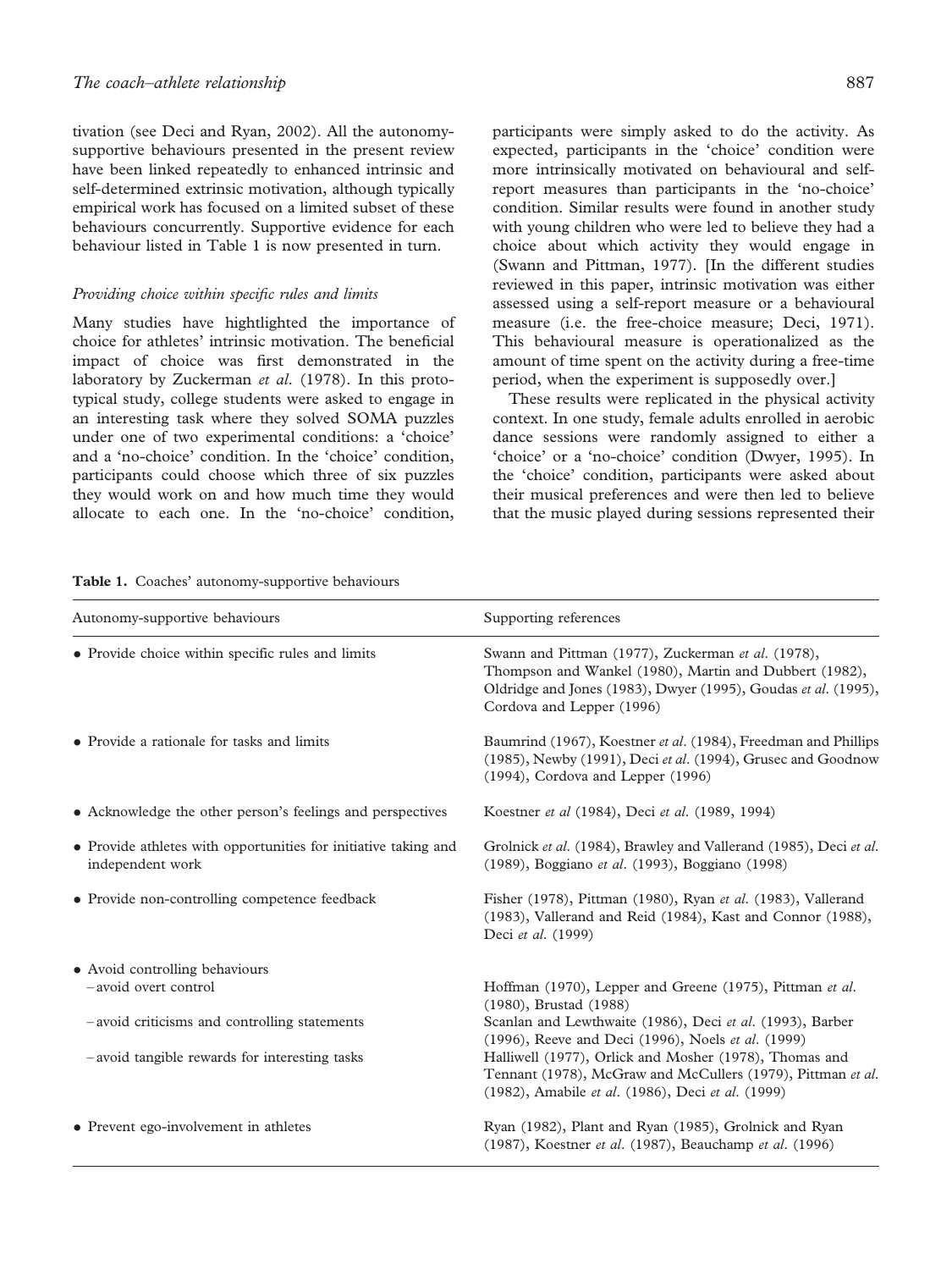previous choices. In the 'no-choice' condition, participants listened to the same music but were not asked about their musical preferences. The results showed that, compared with the participants in the 'no-choice' condition, the participants in the 'choice' condition reported greater intrinsic motivation. Furthermore, in a physical education setting, Goudas et al. (1995) examined the impact of two different teaching methods, which were alternated over a 10 week period. One method, the differentiated method, allowed students to make a number of choices about their activities (i.e. hurdle, throw, relay, jump). In the other, the direct method, most decisions were made by the teacher. Results using a within-subject design showed that the differentiated teaching method was associated with greater intrinsic motivation than the direct method, thus supporting the beneficial impact of choice on intrinsic motivation. Thus, overall, both laboratory and field studies have confirmed the importance of providing choice for athletes' intrinsic motivation. More research is needed to determine if these findings can be replicated with self-determined extrinsic motivation as the dependent variable.

#### Providing a rationale for tasks and limits

Along with providing choice, research reveals that to support athletes' autonomy, coaches need to provide a rationale for requested tasks as well as for limits and rules. Such a rationale facilitates the internalization of the underlying reasons for activity engagement. Indeed, when a task seems meaningful, its underlying values are more easily integrated and accepted. For instance, Freedman and Phillips (1985) showed that, when asked to proof-read documents, undergraduate business students who were told that the proof-reading was being done to help book publishers, and were asked to give their opinion on each story, reported higher intrinsic motivation than participants who were told nothing. These studies support the beneficial impact of offering a rationale for a requested task on intrinsic motivation. Similar findings have been obtained in the educational context (Newby, 1991; Cordova and Lepper, 1996). Further research is needed to replicate these experimental findings in a sport setting in those specific circumstances in which the requested training is not intuitively meaningful to athletes.

Research has further suggested that when setting limits and rules, offering a rationale for these regulations protects people's motivation by facilitating their endorsement of these rules (Koestner et al., 1984). Kelman (1961) also suggested that, unlike mere compliance, internalization of values can only occur when the influencing agent possesses credibility. Only when statements are considered truthful and valid will they be worthy of serious consideration and internalization. In contrast, compliance only requires the influencing agent to be in a position to supply or withhold desired or undesired things (e.g. rewards and punishment). Thus, Baumrind (1967) observed that parents who provided reasons for directives and who encouraged verbal give and take maintained discipline without stimulating rebellion or passivity. Finally, Grusec and Goodnow (1994) advocated that internalization is encouraged when children appraise their parental discipline techniques as appropriate and congruent with their actions rather than excessive or unfair. Experimental studies have shown that, when setting limits, adults who provide a rationale for their regulations do not jeopardize subordinates' intrinsic motivation (Koestner et al., 1984; Deci et al., 1994).

## Acknowledging the other person's feelings and perspective

Together with providing a rationale, autonomy-supportive coaches inquire about and acknowledge athletes' feelings about the tasks and rules. This acknowledgement requires perspective taking on the coach's part and shows that athletes are perceived by their coach as individuals with specific needs and feelings, and not mere pawns that should be directed (deCharms, 1968). Two experimental studies have specifically investigated the impact of acknowledging people's feelings along with providing a rationale on their intrinsic motivation in situations of limits setting. In the first study involving a painting task (Koestner et al., 1984), children were given clear guidelines about how to use the paint and how to keep the material clean. These instructions were given in an autonomy-supportive way, a controlling way or they were not mentioned at all (no limits). In the 'autonomy-supportive' condition, the experimenter (1) reflected the children's possible resentment towards these rules and (2) explained the importance of respecting the material (i.e. other kids would use it). Children's feelings were thus acknowledged and reasons for the rules were provided. In the 'controlling' condition, children were told that they had to keep the material clean and were shown how to do so. The results showed significant differences between the 'controlling' condition and the other two conditions, with children in the 'controlling' condition exhibiting less intrinsic motivation. However, no difference was found on intrinsic motivation between the 'no-limit' and the 'autonomy-supportive' conditions. Thus, by providing a rationale for regulations and relating the requested regulations to the kids' inner experiences, the experimenter was able to set rules and limits without jeopardizing intrinsic motivation.

In a second experimental study, Deci et al. (1994) replicated the above results. These authors examined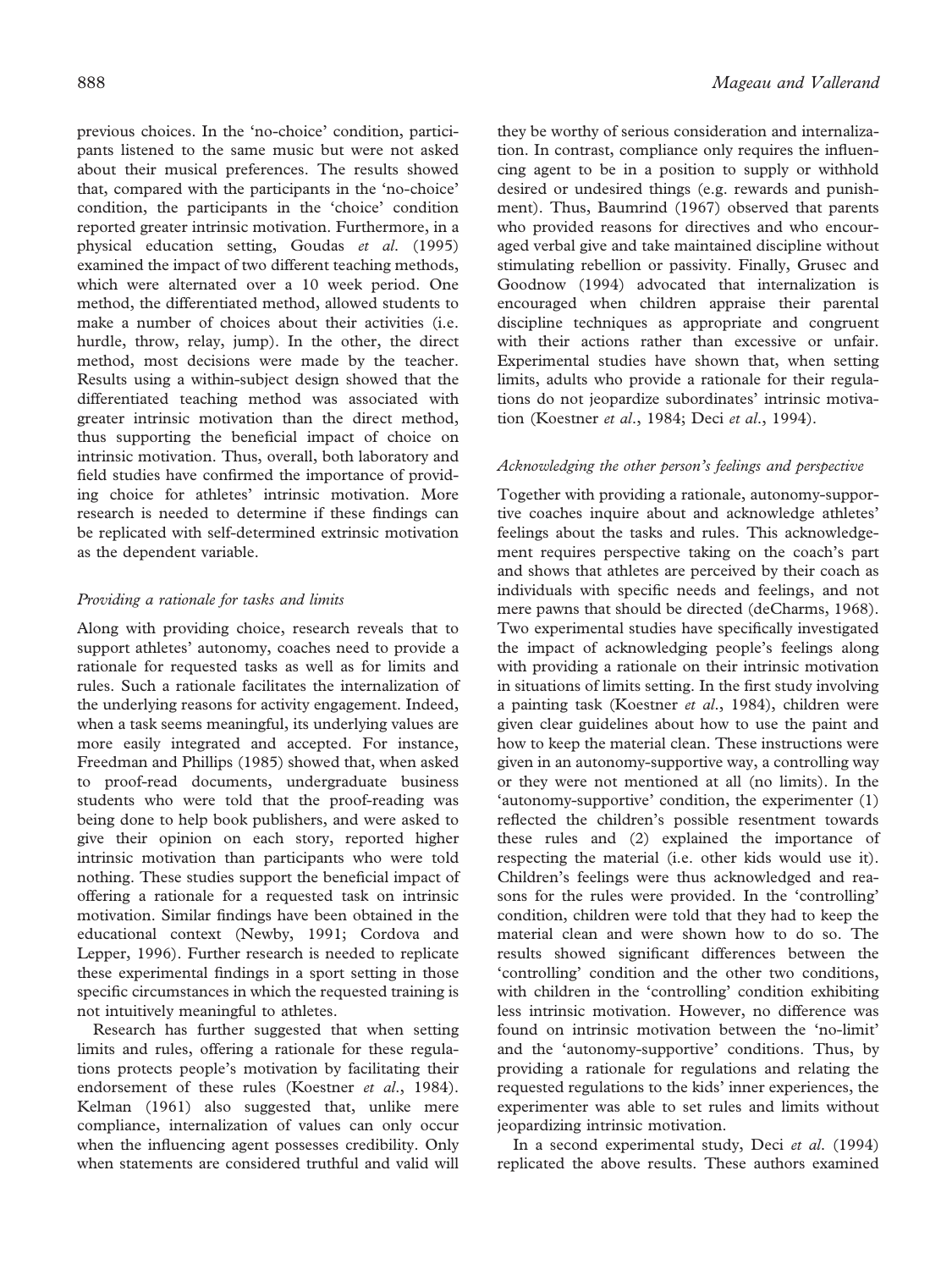the impact of the three autonomy-supportive behaviours described thus far on motivation during a boring perception task. Participants were asked to detect a light dot on a computer screen under conditions where one, two or three autonomy-supportive behaviours were present. Specifically, the experimenter provided choice about pursuing participation, provided a rationale (i.e. he or she explained how the task could be meaningful for improved acute perception) and acknowledged participants' possible boredom towards the task. The results showed that the more autonomy-supportive behaviours were present, the more people were selfdetermined in their extrinsic motivation. Although these results should be systematically replicated in the sport setting, they suggest that reasoning and discussion with athletes should accompany rules setting and task requests. Specifically, coaches need to explain their general strategy as well as acknowledge athletes' possible resentment towards certain rules or demands to foster their athletes' intrinsic and self-determined extrinsic motivation.

## Providing athletes with opportunities for initiative taking and independent work

Even with the best intentions in mind, coaches who provide support when it is not needed and who coerce their athletes into obeying their instructions are perceived to be controlling. They jeopardize their athletes' motivation by restricting their opportunities to take initiatives and to be creative. This type of behaviour can be termed 'controlling support'. Autonomy-supportive coaches, instead, provide their athletes with opportunities for initiative taking and independent work. Research in the educational domain has documented the importance of allowing people opportunities for initiative taking within a supportive relationship. For instance, Boggiano (1998) showed the beneficial impact of opportunities for self-initiated behaviours on intrinsic motivation in the classroom. Specifically, children who felt that they could decide to some extent what to do in class, how to use their extra time and how to go about doing their work, reported higher intrinsic motivation towards learning than children who felt that their teacher was making all the decisions. These results were also extended in a laboratory study in which participants were asked to solve analytic reasoning problems in either an 'autonomy-supportive' or a 'controlling' condition (Boggiano et al., 1993). In the 'autonomy-supportive' condition, the teacher suggested strategies that would be useful to solve the problems but the students were encouraged to use the strategy of their choice. In the 'controlling' condition, the teacher told students that the strategies they learned would ensure better performance and that

they should use them. The results showed that students in the 'autonomy-supportive' condition performed better on the analytic problems than students who were in the 'controlling' condition. The detrimental effect of controlling support on motivation has also been demonstrated during parent–child interactions (e.g. Grolnick et al., 1984).

The detrimental impact of controlling support on people's motivation was successfully replicated in an exercise setting. Brawley and Vallerand (1985) assessed the impact of fitness leaders' controlling support on college students' intrinsic motivation. After an initial contact with their new fitness programme, participants were assigned to either an autonomy-supportive or controlling leader. Autonomy-supportive behaviours were operationalized as providing opportunities for choice and initiatives, while controlling behaviours were operationalized as telling participants what exercises to do, as well as how and when to do them. The results showed that after four sessions with their respective leader, participants who interacted with the autonomysupportive leader reported higher intrinsic motivation and expressed stronger intentions of continuing the programme than participants who interacted with a controlling leader.

Taken as a whole, these results suggest that when authority figures (e.g. coaches) coerce their subordinates (e.g. athletes) into following their instructions, their controlling behaviour restricts their subordinates' opportunity to be autonomous and, in turn, undermines their subordinates' intrinsic motivation. Although additional research should replicate these findings with self-determined extrinsic motivation as a dependent variable, the aforementioned results suggest that within a coach–athlete supportive relationship, athletes should be allowed opportunities for selfinitiated behaviour.

#### Providing non-controlling competence feedback

Positive competence feedback is also an important determinant of athletes' intrinsic motivation. Indeed, positive feedback relative to no feedback has a positive impact on the intrinsic motivation of young adults as indicated by both self-report and free-choice measures (Vallerand, 1983; Vallerand and Reid, 1984; Deci et al., 1999). However, research suggests that providing verbal feedback is a more complex endeavour than it might appear (Henderlong and Lepper, 2002). Indeed, the way verbal feedback is presented is an important moderator of its impact on intrinsic motivation. It has been argued that positive feedback has two functional aspects: an informational and a controlling aspect (Ryan, 1982). While the informational aspect provides the person with information about his or her compe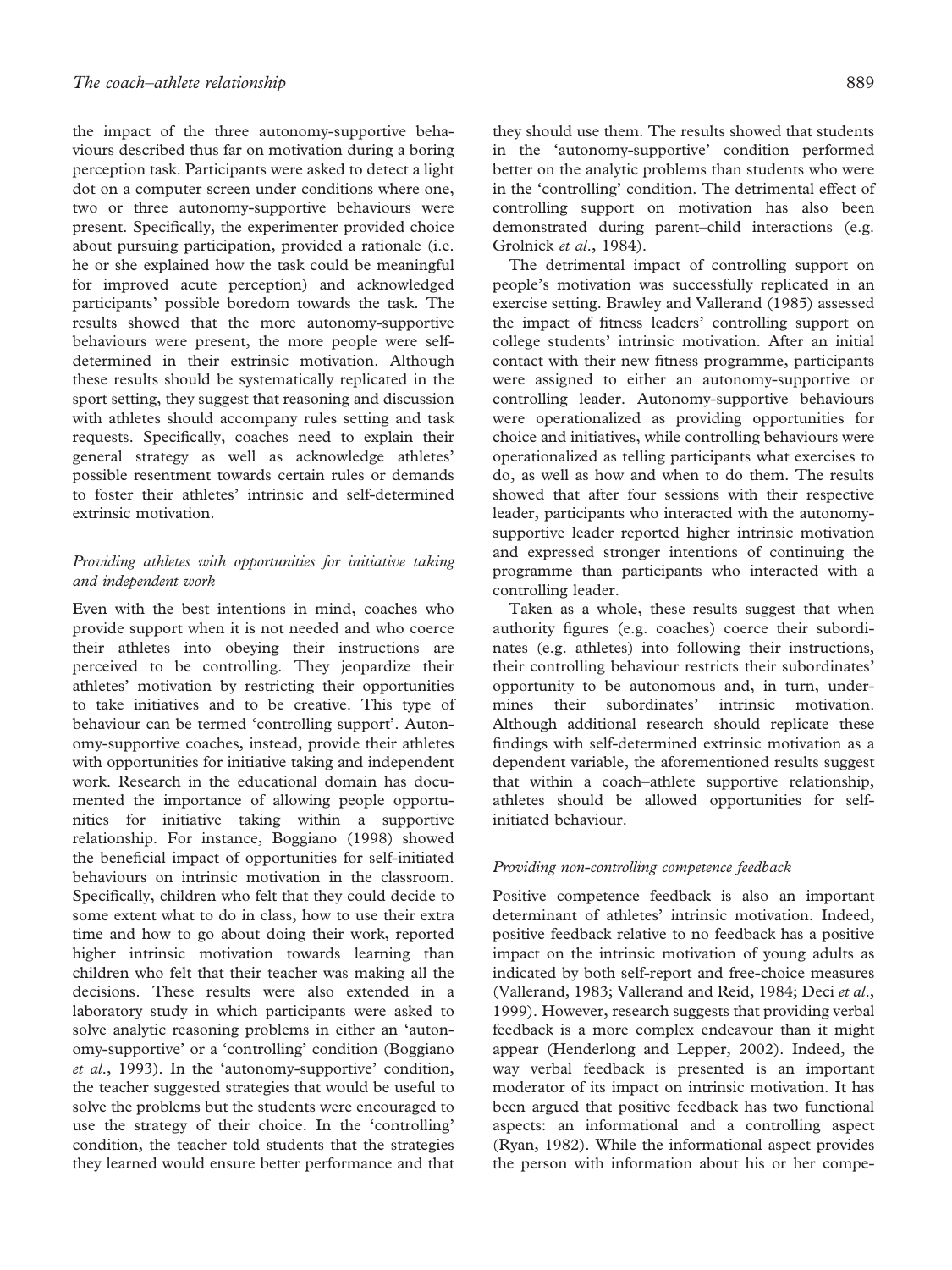tence, the controlling aspect incites the person into reemitting the behaviour. Research shows that when the informational aspect is salient and the controlling aspect is relatively non-salient (Fisher, 1978), positive feedback enhances people's perceptions of competence, which, in turn, has a positive impact on their intrinsic motivation (Vallerand and Reid, 1984). However, when the controlling aspect is salient, positive feedback will undermine intrinsic motivation. Studies using positive but controlling locutions like 'You did very well on this puzzle, just as you should' (Ryan et al., 1983), 'If you keep it up I'll be able to use your data' (Pittman et al., 1980) and 'Keep it up. I would like you to do even better on the next game' (Kast and Connor, 1988), all led to a decrease in intrinsic motivation. These locutions clearly conveyed the experimenters' expectations and desires about participants' behaviour. Positive feedback was thus used as a form of control and consequently undermined intrinsic motivation. In a review on the impact of praise, Henderlong and Lepper (2002) further suggested that positive feedback may have a negative impact on intrinsic motivation inasmuch as it targets uncontrollable features of performance or conveys low or unrealistic expectations. Overall, research suggests that positive feedback may hinder or facilitate athletes' intrinsic motivation but to be beneficial it needs to (1) promote perceptions of autonomy and competence, (2) target behaviours that are under the athletes' control and (3) convey high but realistic expectations.

#### Avoiding controlling behaviours

As it is the case for competence feedback, many behaviours can be controlling and restrain athletes' autonomy. As stated previously, controlling behaviours are pressures to think and behave in a certain way (Deci and Ryan, 1985). These constraints induce a change in the perceived locus of causality, from internal to external, reducing the person's sense of self-determination (Ryan, 1982; Deci and Ryan, 1985). Controlling behaviours create situations in which failure to behave in a certain way represents a significant threat to, for example, the coach–athlete relationship or the athlete's self-esteem (Ryan, 1982). In such a controlling environment, the stake of not emitting requested behaviours becomes so high that athletes can no longer choose to behave otherwise. Controlling behaviours can take many forms, such as overt control, controlling statements and guilt-inducing criticisms, tangible rewards and encouragement of athletes' ego-involvement. Controlling behaviours, which should be avoided, are now reviewed.

Overt physical control undermines athletes' autonomy, which, in turn, has a negative effect on intrinsic and self-determined extrinsic motivation. Power-assertive techniques such as the use and threat of physical power as well as allocation and withdrawal of material resources or privileges have been related to external forms of self-regulation, where compliance is obtained but without internalization of underlying values (Hoffman, 1970). Surveillance has also been shown to undermine intrinsic motivation (Lepper and Greene, 1975). Pittman et al. (1980) reported a linear decrease in participants' interest as surveillance increased. These results have been replicated in the sport context. In one study, Brustad (1988) found that young basketball players who experienced greater amounts of parental pressure also reported less enjoyment, supporting the detrimental impact of overt pressure on intrinsic motivation.

Psychological control in the form of guilt-inducing criticisms and controlling statements is also quite controlling. Psychological control makes love and acceptance contingent on athletes' thoughts and behaviours. When coaches rely on psychological control, athletes' genuine thoughts and feelings become a threat to the emotional bond within the coach–athlete relationship such that athletes must ignore their own values and relinquish their autonomy on behalf of the relationship. In the parenting literature, any form of manipulation and exploitation of the parent–child bond (e.g. love-withdrawal and guilt induction), as well as negative, affect-laden criticisms, have been found to be detrimental for children's well-being (Barber, 1996). Because it represents an insidious form of control, psychological control inhibits and intrudes upon psychological development, jeopardizing intrinsic and self-determined extrinsic motivation.

The negative impact of psychological control was tested in an experimental study in which mothers and their 6- or 7-year-old child were invited to the laboratory and asked to play with Legos and Lincoln Logs (Deci *et al.*, 1993). Mothers' controlling vocalizations were coded, which included orders, statements containing the words 'should' or 'have to', criticisms, interruptions directing the child's attention, and other comparable vocalizations. The results showed that controlling vocalizations were negatively related to the children's intrinsic motivation. Noels et al. (1999) replicated these findings in the educational context. Finally, one study involving young male wrestlers showed that these findings also apply to the sport context (Scanlan and Lewthwaite, 1986). Athletes who reported low intrinsic motivation also perceived their coaches to be less supportive and more controlling, which was operationalized as the coach getting upset and making them nervous. Overall, these results thus support the negative impact of psychological control on intrinsic motivation.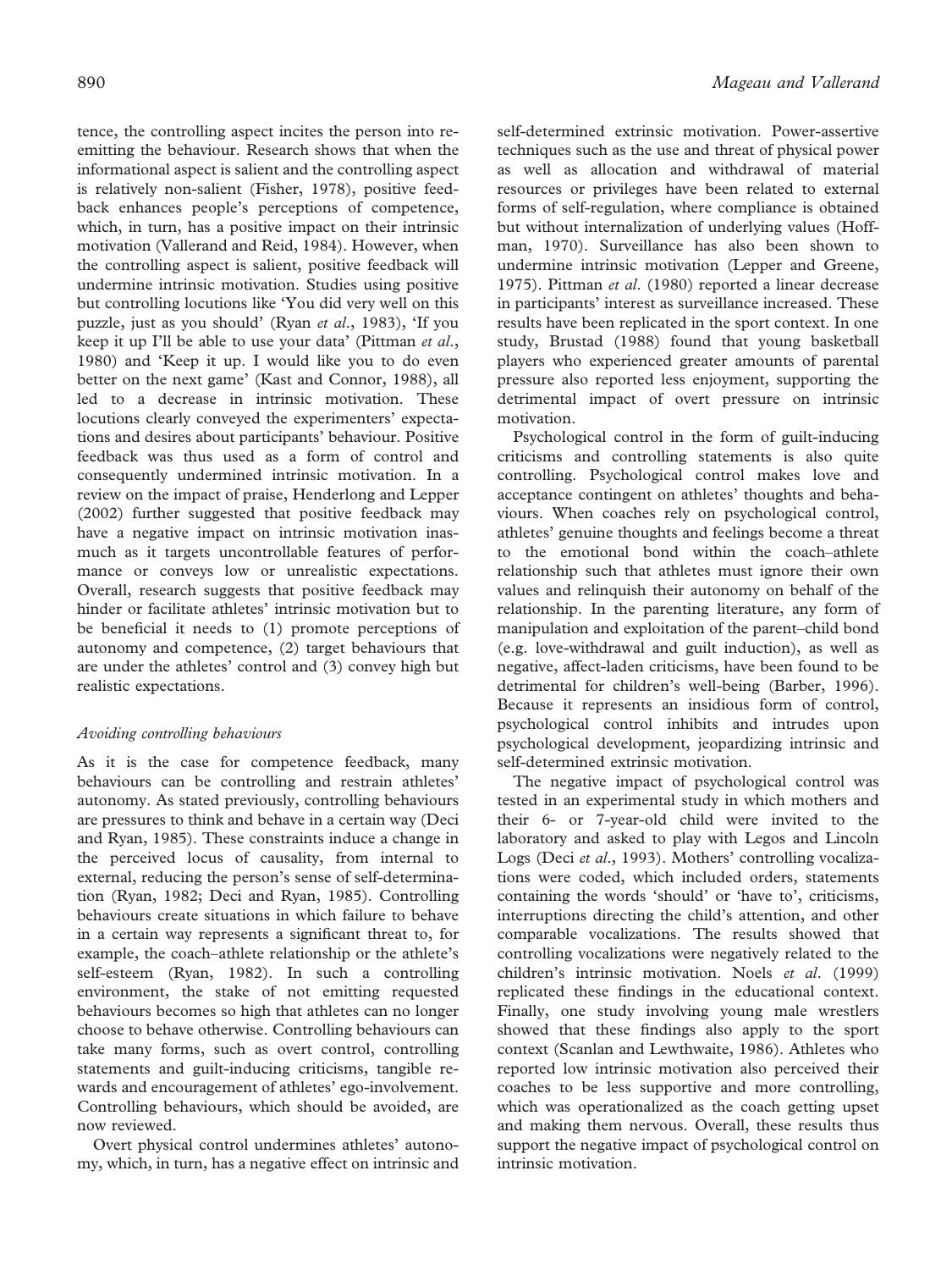Although it is generally accepted that overt control, controlling statements and guilt-inducing criticisms will undermine autonomy and intrinsic motivation, there is much more debate regarding the impact of tangible rewards on intrinsic motivation (Eisenberger and Cameron, 1996; Deci et al., 1999). Although rewards were once highly recommended and widely used (e.g. Smith and Smoll, 1996), research has shown that rewards as reinforcements do not necessarily have positive outcomes on intrinsic motivation. In fact, an extensive meta-analysis involving more than 100 studies has shown that under certain conditions rewards can have a negative impact on intrinsic motivation (Deci et al., 1999). It has been argued that tangible rewards, just like verbal feedback, have an informational aspect in the form of competence feedback and a controlling aspect. For tangible rewards, the competence feedback needs to be highly salient (Fisher, 1978) for them to enhance people's intrinsic motivation (Ryan et al., 1983; Harackiewicz et al., 1984). Still, Deci and co-workers' (1999) meta-analysis shows that, in general, tangible rewards undermine intrinsic motivation towards an interesting task. Specifically, rewards decrease intrinsic motivation when provided for engaging and completing a task, as well as for reaching performance standards. Detrimental effects of expected rewards for task engagement were especially apparent for children. Finally, although unexpected rewards did not undermine or increase intrinsic motivation, their utility appears doubtful at best, since this type of reward could in time become expected and thereupon undermine intrinsic motivation when it is granted (Deci et al., 1999).

Although many studies included in Deci and coworkers' (1999) meta-analysis were conducted in nonsport settings, research in the sport domain yielded concordant results. For instance, Orlick and Mosher (1978) showed that children who received a trophy for engagement in a balancing task (the stabilometer) displayed less intrinsic motivation from pre- to posttest compared with children who received no reward. Other research conducted in sports settings obtained similar results (Halliwell, 1977; Thomas and Tennant, 1978). It has been argued that offering rewards for task engagement sends the message that the task is not interesting in itself and thus focuses people on extrinsic reasons for activity engagement (Lepper et al., 1973, 1982). Furthermore, rewards limit people's focus on those specific behaviours required to obtain the reward (Pittman et al., 1982). When focused on external aspects of the task, people lose their holistic approach to the activity and the flexibility necessary to be creative (Amabile et al., 1986) and to make optimal choices in a given set of circumstances (McGraw and McCullers, 1979). In the sport context, rewards being difficult to avoid, coaches need to maximize rewards' informational aspect in terms of personal achievement and team growth. By the same token, maximizing the informational aspect of rewards will minimize ego-involvement in athletes, which can also be detrimental to intrinsic motivation (Ryan, 1982). We now turn to this issue as a final controlling behaviour.

In ego-oriented environments, athletes' self-esteem is constantly on the line, driving people to try to selfenhance (Ryan, 1982). Behavioural outcomes become so important for people's integrity that they are no longer free to choose a goal that differs from the one dictated by the coach or the situation. As a result, people's sense of self-determination is greatly reduced. Several studies have investigated the detrimental impact of ego-involvement on intrinsic motivation. In these studies, ego-involvement was typically induced by presenting the experimental task as a test of intelligence or abilities where people had to prove themselves as opposed to a game. Results from these studies showed that ego-involvement undermined intrinsic motivation as indicated by both self-reports and behavioural measures (Ryan, 1982; Plant and Ryan, 1985; Koestner et al., 1987). As was demonstrated with tangible rewards, ego-involvement narrows people's focus on the outcome and limits their behaviours to those leading directly to this outcome (Grolnick and Ryan, 1987), thereby interfering with a more global approach (McGraw, 1978).

Research conducted in the sport domain has supported the negative impact of ego-involvement on intrinsic motivation. In line with other research (e.g. Nicholls, 1989), ego-involvement has been defined as athletes' tendency to evaluate their performance by comparing themselves with others as opposed to selfreferenced standards. Duda et al. (1995) showed that athletes who reported being ego-involved in their sport also reported lower intrinsic motivation. Beauchamp et al. (1996) corroborated these findings in a study in which they examined the impact of different types of instructions on the motivation of novice golfers in a 14 week golf programme. A first condition emphasized self-set goals rather than imposed goals, focusing on self-improvement rather than on peer comparisons. The other condition made no attempt to minimize ego-involvement in participants, focusing solely on physical skills. The results showed that participants in the first condition reported higher intrinsic motivation and performed better than participants in the second condition who only received physical skill training. These findings suggest the potential benefits of minimizing ego-involvement for athletes' performance.

In summary, being autonomy supportive entails a complex set of behaviours that goes beyond simply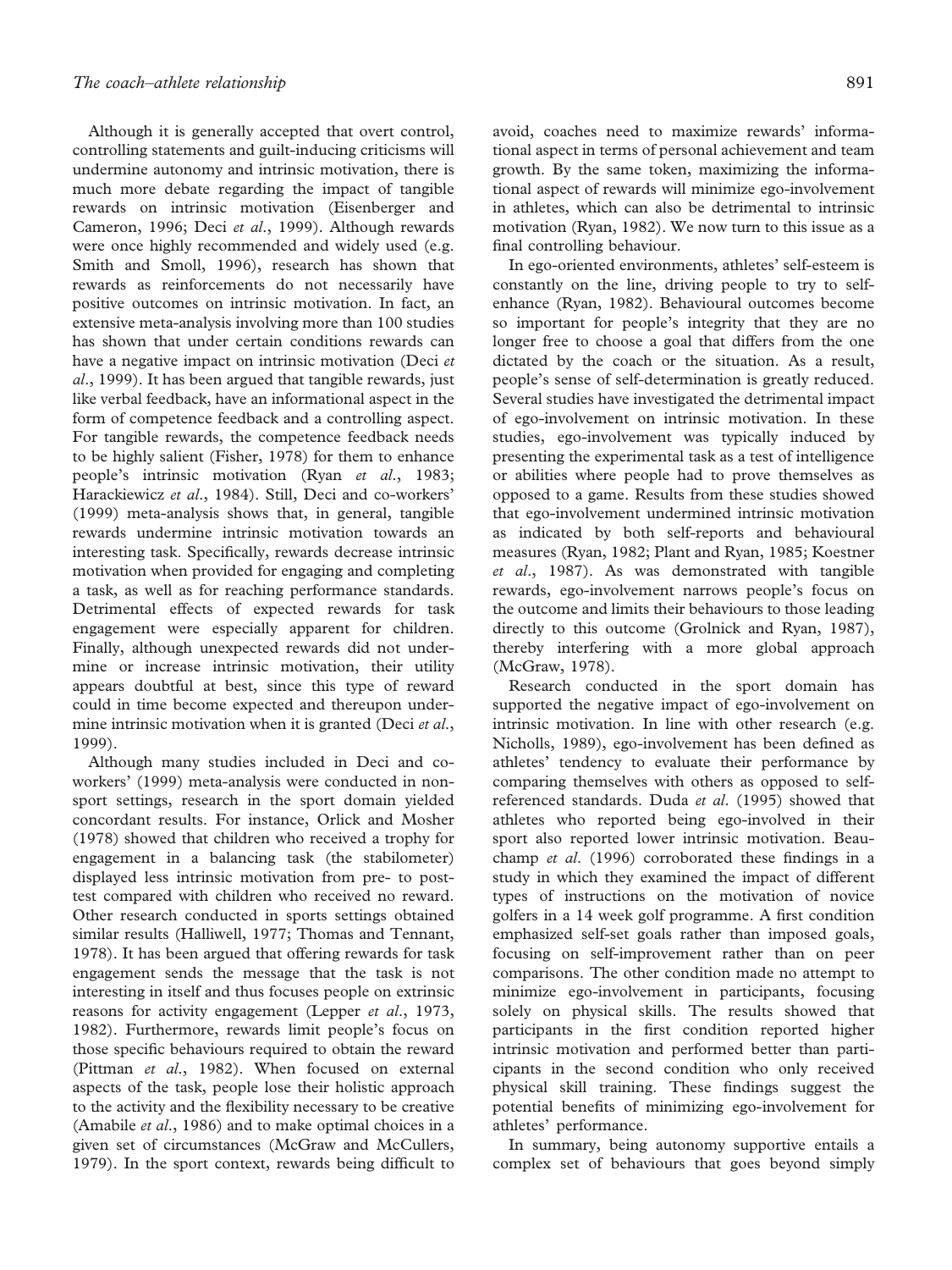providing choice. Autonomy-supportive coaches provide choice, but also a rationale for requested tasks, rules and limits, acknowledge athletes' feelings and perspective, provide opportunities for initiative taking and transmit non-controlling competence feedback. Finally, autonomy-supportive coaches avoid controlling behaviours in the form of physical and psychological control, tangible rewards and ego-involvement induction. These autonomy-supportive behaviours, in turn, have been shown repeatedly to facilitate athletes' motivation. Taken as a whole, this body of research strongly suggests that autonomy-supportive behaviours are essential for the nurturing of athletes' intrinsic and self-determined extrinsic motivation, hence supporting this aspect of the present motivational model of the coach–athlete relationship.

# Perceptions of relatedness, competence and autonomy as mediators of the impact of autonomy-supportive behaviours on intrinsic and self-determined extrinsic motivation

In line with previous theoretical frameworks (Deci and Ryan, 1985, 2000; Vallerand, 1997, 2000, 2001), the present motivational model of the coach–athlete relationship further proposes that coaches' behaviours influence athletes' motivation through their direct impact on athletes' three basic psychological needs (Deci and Ryan, 1985, 2000). To achieve an optimal psychological functioning, we as human beings need to feel connected to our social environment (Harlow, 1958; Bowlby, 1988; Baumeister and Leary, 1995), competent in what we undertake (White, 1959; Harter, 1978; Connell and Wellborn, 1991) and autonomous in our actions (deCharms, 1968). In this context, the perception of autonomy is meant as the perception that one's action is in accordance with one's values as opposed to being controlled by external forces or internal pressures (Shapiro, 1981; Deci and Ryan, 1987). Being autonomous does not equate with being independent, since it is possible for someone to depend on a provider and still be autonomous in one's actions (Memmi, 1984). For example, athletes who value their coach's competence and experience highly can choose to let the coach make the strategic decisions and still feel self-determined in the process. It is proposed that social factors such as coaches' behaviours affect athletes' motivation through their impact on perceptions of autonomy, competence and relatedness (Deci and Ryan, 1985, 2000; Vallerand, 1997, 2000). It should be noted that, in line with Smith and Smoll's (1996) propositions, the ultimate effect of coaching behaviours will depend on how athletes interpret these behaviours. Hence, to the extent that athletes perceive

that their coach allows them to feel competent, connected with others and autonomous in their behaviours, they will experience heightened intrinsic motivation because their basic psychological needs will be satisfied.

Much research now supports the importance of the three basic human needs for intrinsic and self-determined extrinsic motivation. In the sport setting, the results of many studies support the direct effect of perceived autonomy (Hellstedt, 1990), competence (Roberts et al., 1981; Vallerand, 1983; Vallerand and Reid, 1984, 1988; Scanlan and Lewthwaite, 1986; Vallerand and Blais, 1986) and relatedness (Losier and Vallerand, 1995) on intrinsic motivation. Furthermore, experimental studies have shown that perceived competence and autonomy mediate the impact of social agents on motivation. In one experimental study of physical activity, perceived competence was shown to mediate the impact of performance feedback on intrinsic motivation (Vallerand and Reid, 1984). Participants engaged in a balancing task (the stabilometer) and were randomly assigned to positive, negative or no-performance feedback conditions. After receiving feedback, the participants were asked to engage in the activity for a second time. Intrinsic motivation and perceived competence were assessed between the pre-test and the feedback and again following the post-test. The results showed that positive performance feedback increased intrinsic motivation from pre- to post-test and that perceived competence mediated this effect. The reverse effect was found for negative feedback. These results were replicated in another laboratory study involving a physical activity (Vallerand and Reid, 1988). More recently, Reeve and Deci (1996) showed that not only perceptions of competence but also those of autonomy mediate the impact of the interpersonal context of competition on intrinsic motivation. Finally, field studies conducted in the educational domain have reported similar findings for both perceived autonomy (Boggiano et al., 1992) and competence (Deci et al., 1981a).

Such research has successfully been applied to the sport setting. For instance, Blanchard and Vallerand (1996) observed the mediating effect of perceived need satisfaction on the relationship between coaches' behaviours and athletes' motivation. Using self-reports, these researchers examined if basketball players' perceptions of relatedness, competence and autonomy mediated the impact of their coach's interpersonal style and their team cohesion on their motivation towards basketball. Path analyses showed that the impact of both the coach's style and team cohesion on athletes' motivation was mediated by perceptions of the three fundamental needs. Specifically, the more athletes perceived their coach to be autonomy supportive and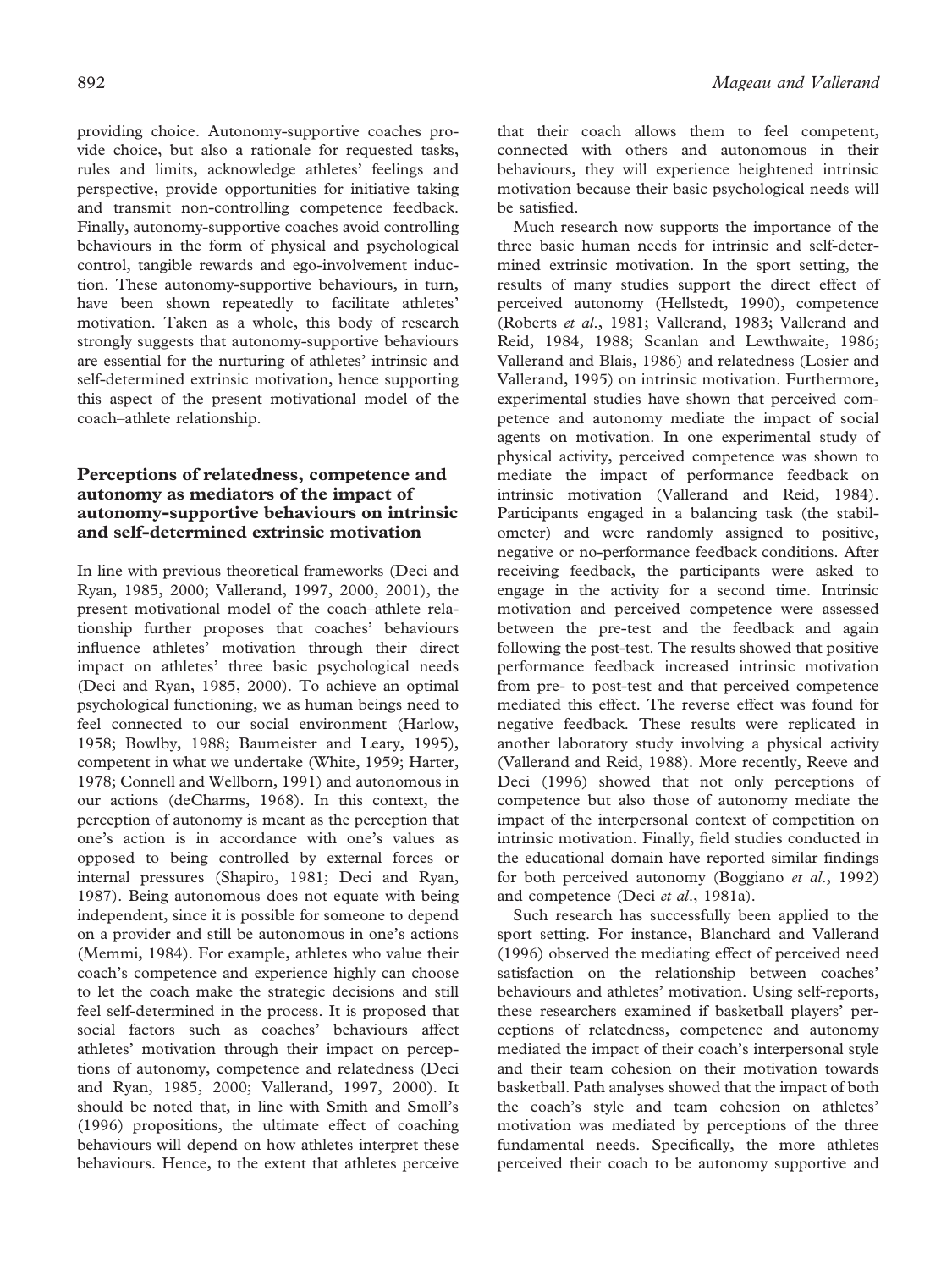their team cohesive, the more they felt competent, autonomous and connected with their team-mates and, in turn, the more they played basketball out of intrinsic and self-determined extrinsic motivation.

Taken together, these results suggest that social agents' autonomy-supportive behaviours have a positive impact on perceived autonomy, competence and relatedness. Although the impact of autonomy-supportive behaviours on perceived autonomy is intuitive, the impact on perceived competence and relatedness does not appear to be straightforward. Yet, being autonomy supportive, by definition, implies that athletes are encouraged to make choices and take initiatives, while criticisms, pressure and control are minimized. These behaviours convey a message of trust in athletes' abilities, thus influencing athletes' perceptions of competence. Perceptions of competence are also influenced directly by the non-controlling competence feedback provided by autonomy-supportive coaches. In addition, autonomy-supportive coaches consider athletes' perspective and feelings and underscore the importance of requested tasks, rules and limits. By doing so, coaches communicate their involvement as well as their respect for their athletes, thus influencing athletes' perceptions of relatedness.

#### On structure and involvement

We have shown thus far that autonomy-supportive behaviours have a direct influence on perceptions of the three basic human needs, which, in turn, impact intrinsic and self-determined extrinsic motivation. Indeed, autonomy-supportive behaviours encourage self-initiated behaviours as well as convey messages of trust and respect, which facilitate needs of competence and relatedness. In line with Deci and Ryan (1985; see also Grolnick and Ryan, 1989; Connell and Wellborn, 1991), we further propose that coaching behaviours that provide structure and show involvement in athletes' welfare represent important determinants of athletes' perceptions of competence and relatedness. Without coaches' instructions and structure, athletes lack the necessary information and experience to progress in their discipline. Without their coach's support and involvement, athletes cannot feel connected. When all three psychological needs are considered simultaneously, it becomes apparent that autonomy-supportive behaviours can only be beneficial for people's motivation when they accompany structure and support. In fact, during an experimental study, Anderson et al. (1976) showed that adults' lack of involvement was worse than adults' controlling behaviours for children's intrinsic motivation. As such, an autonomy-supportive style cannot be confused with a permissive or laissez-faire interpersonal style. Parents

with a permissive interpersonal style have been described as not being demanding of their children, not requiring them to exhibit mature behaviour, allowing total self-regulation and avoiding confrontation (Baumrind, 1991). In contrast, having an autonomy-supportive style is more akin to an authoritative style of parenting (Baumrind, 1991), characterized by parents who monitor and set clear limits for their children's conduct (i.e. they provide structure). These parents are assertive and highly involved (i.e. they provide support), but not intrusive or restrictive (i.e. they are non-controlling).

Empirical evidence obtained in the educational domain supports the importance of providing structure to foster people's need for competence. It has been argued that setting limits and guidelines allows children to interact competently with their environment (Grolnick and Ryan, 1989). In structured interviews using home visit sequence analysis (Bishop, 1951), Baumrind (1967) observed that children of self-effacing parents who asked little of their children were lacking in selfcontrol and self-reliance. Finally, an experimental study showed that providing choice has more beneficial consequences when people have the necessary competence to adequately make a decision (Iyengar and Lepper, 2000). Although these findings should be replicated in the sport domain, they nevertheless suggest that structure is essential to sustain athletes' perceptions of competence. In light of these results, autonomy-supportive coaches also need to provide structure to their athletes to foster athletes' need for competence.

The importance of involvement for intrinsic motivation was demonstrated empirically in the sport domain. In a study conducted with young male wrestlers, Scanlan and Lewthwaite (1986) found that favourable adult involvement patterns predicted athletes' high levels of enjoyment. Similar results were found with high-school girls (Brown et al., 1989), where parents' encouragement and support predicted girls' participation in sports and physical activity. Similarly, Ommundsen and Vaglum (1991) found that coaches' and parents' positive emotional involvement was significantly related to enjoyment for adolescent Norwegian soccer players. Finally, using a correlational design, Pelletier et al. (1995) showed that the more athletes perceived their coaches to be caring and involved, the more they were self-determined in their motivation towards their sport. Other research has replicated these findings in sports (Woolger and Power, 1993; Power and Woolger, 1994; Weiss and Hayashi, 1995; Gaumond and Fortier, 2000) as well as in educational settings (e.g. Schaefer, 1959; Becker, 1964; Grolnick and Ryan, 1989; Ryan et al., 1994; Kochanska and Aksan, 1995).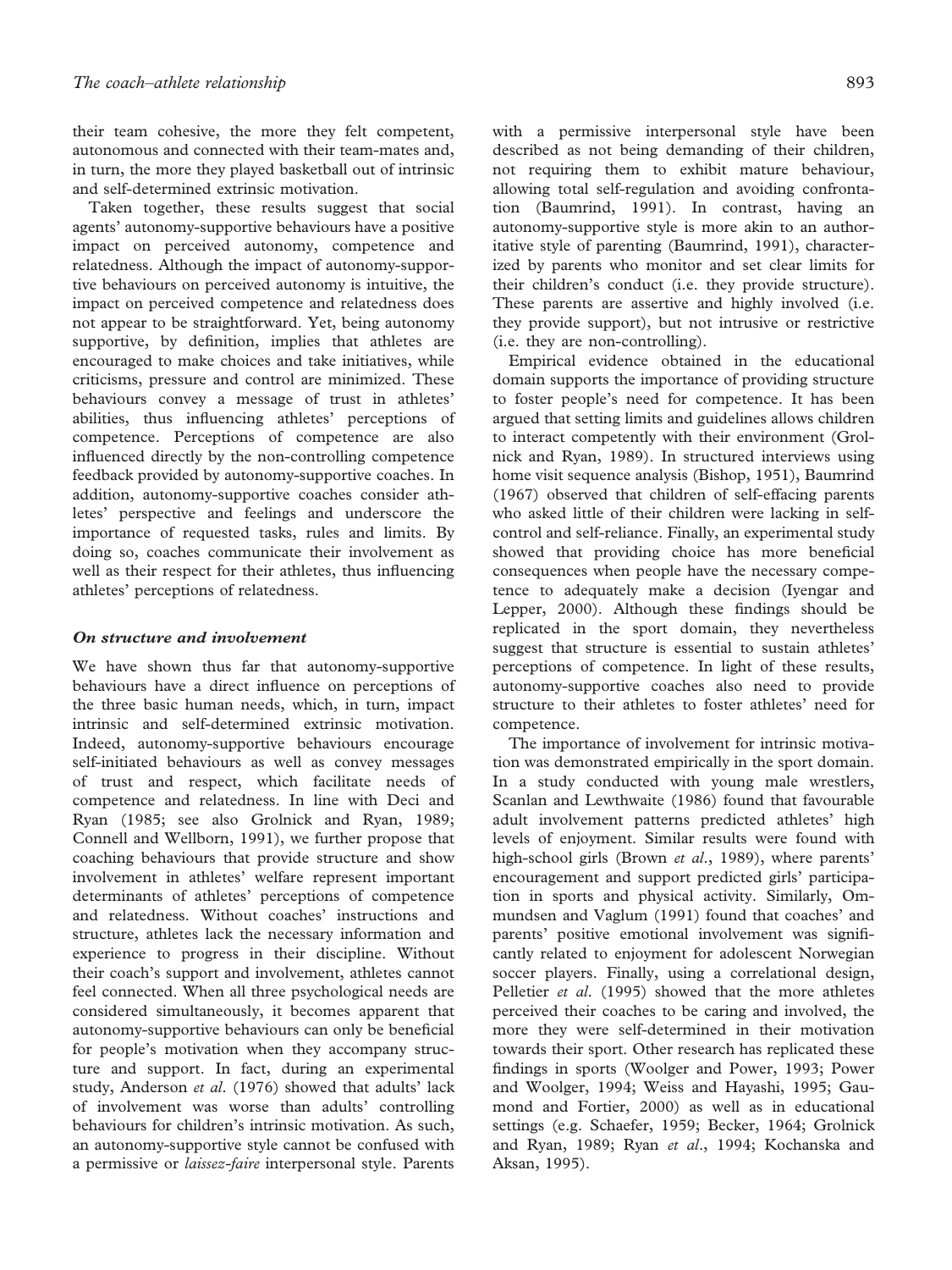Taken together, these results highlight the importance of structure and involvement for athletes' intrinsic motivation and self-determined extrinsic motivation. Thus, coaches who are highly involved and who provide structure along with autonomy support, facilitate their athletes' intrinsic motivation and self-determined extrinsic motivation. Further research is needed to demonstrate specifically the mediating role of athletes' perceived competence and relatedness on the impact of structure and involvement on athletes' motivation.

# Personality, contextual and social influences on coaching behaviours

The empirical evidence reviewed thus far has shown that coaches can nurture athletes' intrinsic and selfdetermined extrinsic motivation by being autonomy supportive while providing structure and being involved. Although empirical evidence supports the beneficial impact of autonomy-supportive behaviours on intrinsic motivation, controlling behaviours can readily be emitted by well-intentioned coaches. Even coaches who have their athletes' best interests at heart often become controlling, ironically jeopardizing the very motivation they wish to increase. In the present motivational model of the coach–athlete relationship, three determinants of autonomy-supportive coaching behaviours are proposed: the coach's personal orientation, the coaching context and athletes' behaviours and motivation. These determinants are now discussed in turn.

## The coach's personal orientation: when coaching behaviours become internalized

As the present review suggests, autonomy-supportive behaviours are manifold and, as a set, represent what is implied by an autonomy-supportive interpersonal style. Researchers who investigated autonomy support at a personality level have defined the autonomy-supportive style as an attitudinal standpoint where subordinates' (e.g. athletes') need for autonomy is respected and valued (Reeve et al., 1999). Autonomy-supportive coaches favour an athlete-centred approach. Conversely, a controlling style is usually defined as using control and valuing respect of authority (Reeve et al., 1999). Controlling coaches target a way of thinking and behaving and offer extrinsic incentives and rewards for any progress towards this goal. From this perspective, controlling coaches favour a coach-centred approach.

In studies conducted at the personality level, researchers have differentiated people's personal orientation as either autonomy supportive or controlling and have subsequently investigated the relationships between these different interpersonal styles and others' intrinsic and self-determined extrinsic motivation. In the educational domain, teachers' interpersonal styles have usually been identified through their opinions and reactions to different hypothetical scenarios using the Problems in Schools Questionnaire (Deci et al., 1981a,b). It has been hypothesized that beliefs about how one should respond to different situations reflect which behaviours are internalized and, by the same token, which interpersonal style the person relies on. In one study using the Problems in Schools Questionnaire, Deci et al. (1981b) asked teachers to rate the acceptability of teachers' reactions to different vignettes where a child faced problem-solving situations. Teachers' reactions varied across vignettes in the amount of autonomy that was granted to the child. The results showed that the more teachers had an orientation where they encouraged children to take initiatives and try to solve problems on their own in the classroom, the more their students were intrinsically motivated and perceived themselves to be cognitively competent. Thus, teachers who valued an autonomy-supportive style had a positive impact on their students' intrinsic motivation and perceptions of competence. This effect was found to occur within the first couple of months and it remained stable over the course of the academic year (Deci et al., 1981b).

In an effort to verify the validity of the Problems in Schools Questionnaire, Reeve et al. (1999) first identified teachers who either had an autonomysupportive or a controlling style. A condition-blind observer then coded these teachers' classroom behaviours. In line with previous findings and the present review, the results showed that teachers with an autonomy-supportive style solicited students' opinion more, spent more time listening to their students, emitted more perspective-taking statements, were less inclined to give solutions and, finally, gave less directives and commands than teachers with a controlling style. In short, teachers with an autonomysupportive style provided opportunities for choice and independent work, inquired about and acknowledged people's feelings, and avoided controlling behaviours.

A similar line of research has supported the positive impact of an autonomy-supportive style on athletes' intrinsic and self-determined extrinsic motivation in the sport domain. These studies differentiated controlling from autonomy-supportive coaches through athletes' perceptions of their coach's interpersonal style. In one such study, Pelletier and Vallerand (1989) presented teenage swimmers with descriptions of three hypothetical swimming coaches. These descriptions differed in the amount of autonomy-supportive behaviours that were described. Swimmers were then asked what their own motivation would be if they had each of these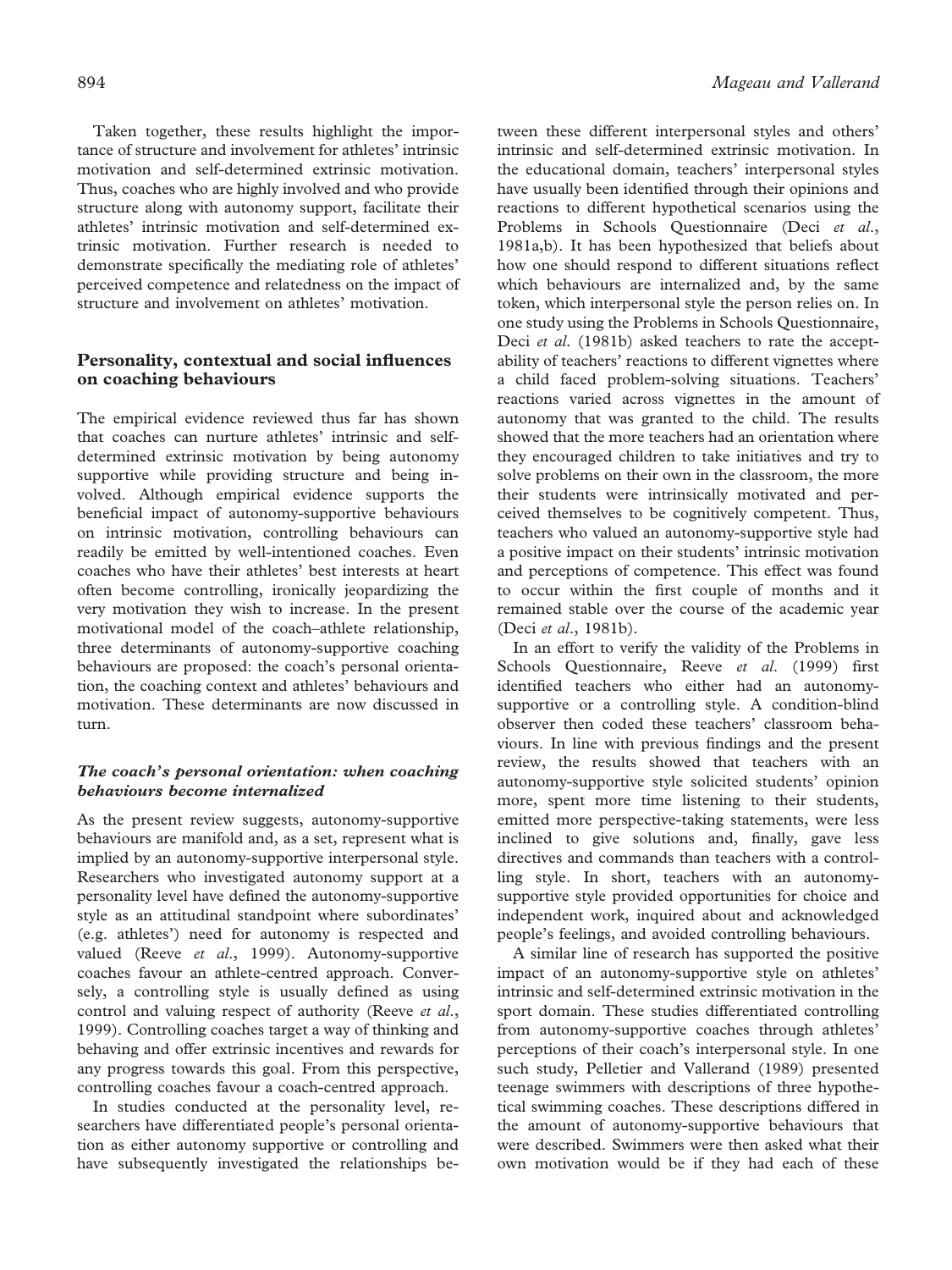coaches. As expected, participants believed that they would be most intrinsically motivated if their coach had an autonomy-supportive style as opposed to a controlling style. Using self-reports, three additional studies showed that the more athletes perceived their own coach to be autonomy supportive, the more they were intrinsically motivated and self-determined in their extrinsic motivation towards their sport (Pelletier et al., 1995, 2001; Gaumond and Fortier, 2000). These results have also been replicated in educational (Black and Deci, 2000) and health (Williams et al., 1996) settings.

Taken as a whole, the present review shows that an autonomy-supportive style is beneficial for people's intrinsic and self-determined extrinsic motivation. The results are also highly consistent across domains. It is thus alarming to observe that so many teachers and coaches persist in emitting controlling behaviours. In the educational domain, research has shown that: (1) teachers use more controlling motivational strategies (e.g. rewards and punishment) than autonomy-supportive ones (e.g. emphasizing relevance of the task; Newby, 1991); (2) teachers find autonomy-supportive strategies to be largely new and unfamiliar (Skinner and Belmont, 1993); (3) parents, teachers and undergraduates alike view incentives and rewards as optimal motivational strategies (Boggiano et al., 1987; Boggiano, 1998); and (4) many adults believe that the larger the reward, the more efficient it will be as a motivational strategy (Boggiano et al., 1987). Furthermore, these beliefs have also been shown to be highly resistant to conflicting evidence in an experimental setting (Boggiano et al., 1987).

Although these results are alarming, they are not surprising given that our culture expects authority figures to behave in a strong and influential way (Reeve, 2002). In fact, Boggiano et al. (1993) found that controlling teachers were perceived by participants to be more competent than autonomy-supportive teachers. This was true in spite of the fact that students who were taught by autonomy-supportive teachers performed better than students who were taught by controlling teachers. The results of another study revealed that controlling teachers were also perceived to be more interested, enthusiastic and competent by their students (Flink et al., 1990). It is highly probable that these misconceptions about the usefulness of controlling behaviours also prevail in the sport domain, leading well-intentioned coaches to become controlling and undermine the very motivation they wish to foster in athletes.

Although an autonomy-supportive style has been shown repeatedly to foster athletes' intrinsic and selfdetermined extrinsic motivation, Western culture still promotes a controlling style of teaching and coaching.

It is fortunate, however, that research further suggests that the supervisors' interpersonal style is malleable with training and that an autonomy-supportive style can be taught (deCharms, 1976; Deci et al., 1989; Williams and Deci, 1996; Reeve, 1998). In the sport domain, as part of a year-long multimodal intervention, Pelletier et al. (1986) elaborated and implemented autonomysupportive workshops to help coaches of a swimming club in Quebec to be more autonomy supportive with their athletes. In the year after the intervention, swimmers' intrinsic motivation and dropout rates were compared with those for the previous year and with the motivation and dropout rates of a control group. The results showed a decrease of dropout rates in the intervention group from 36% to 5%, while dropout rates of the control group remained at 35%. Furthermore, swimmers in the intervention group were more intrinsically motivated than they were a year before. They also reported higher intrinsic motivation than the control group. Although these results should be replicated with a larger sample of athletes, they nevertheless suggest the impressive potential of similar interventions in the sport context.

## The coaching context

Contextual factors can also influence coaching behaviours. Even if coaches strongly believe in autonomysupportive behaviours, their actual behaviours are nevertheless shaped by the coaching context within which they operate. Sports settings are generally highly competitive and, like athletes, coaches feel the pressure of bringing a medal to their school, city or organization. Unfortunately, research has shown that when the immediate context (1) pressures people to perform or (2) creates high levels of stress, people are more likely to emit controlling behaviours. As such, the coaching context constitutes an important determinant of coaching behaviours.

Pressure to perform is especially apparent when coaches are told that their own interests are tied to their athletes' performance. More often than not, coaches' jobs are directly dependent on the team's performance and achievements. In such circumstances, people become ego-involved in their work and, in turn, emit controlling behaviours (Deci et al., 1982). In the educational domain, Deci et al. (1982) examined the impact of performance pressure on teachers' controlling behaviours. In this experimental study, participants were asked to teach students how to solve different puzzles. Half of these teachers were told that it was their responsibility to ensure that their students performed up to standards. The other half did not receive any special instruction regarding performance standards. It was hypothesized that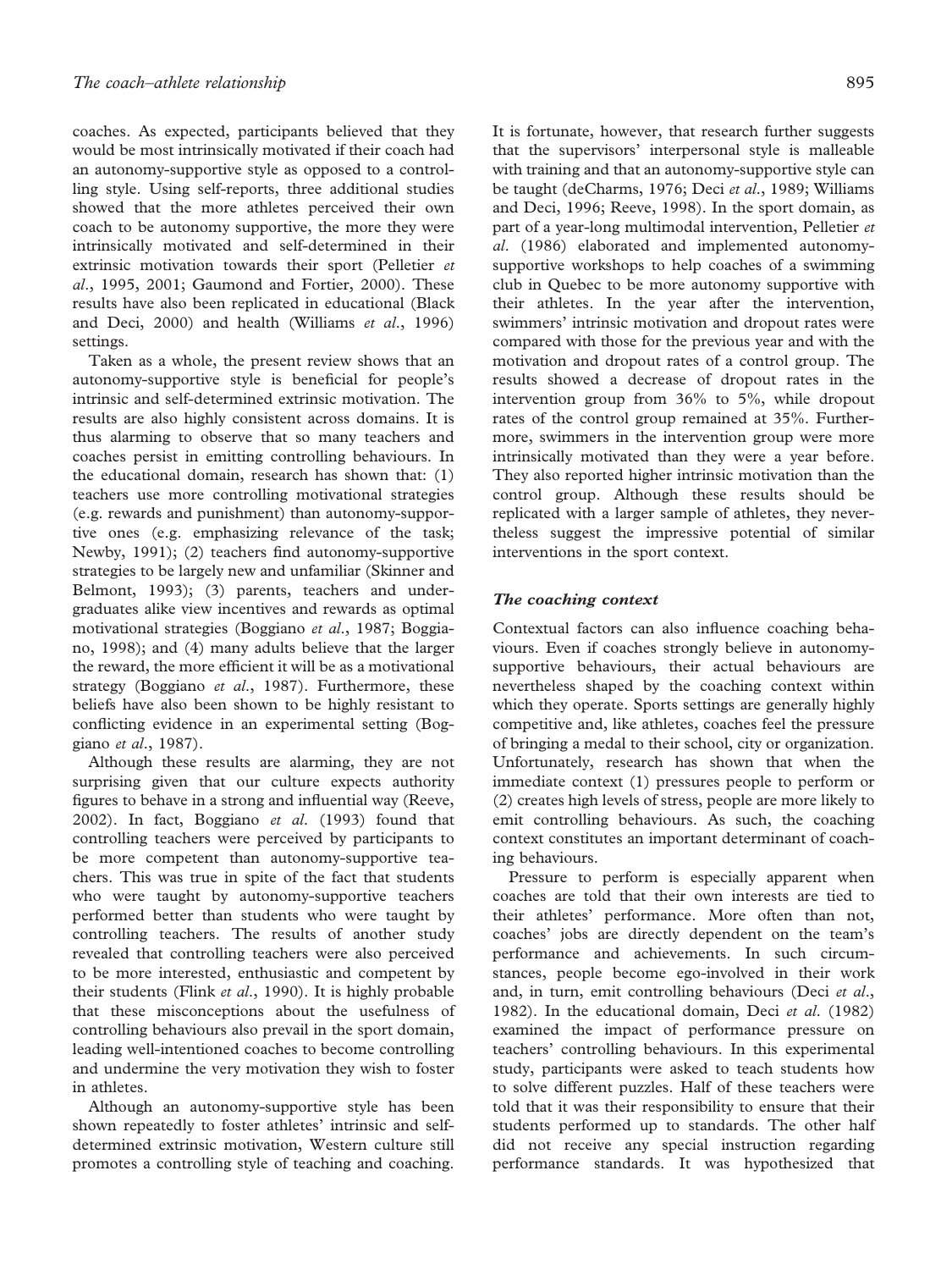teachers who felt responsible for their students' performance would feel pressured to perform and thus become more ego-involved. This state of high ego-involvement would then lead teachers to focus on the outcome, forget their students' inner experiences and become more controlling. During teacher–student interactions, teachers' controlling vocalizations were coded as indicated by words like 'should' and 'must', controlling directives, criticisms, deadline statements and leading statements. As predicted, teachers in the 'performance standards' condition were rated as providing more controlling verbalizations to their students than teachers in the 'no standard' condition. Flink et al. (1990) reported similar results with fourth-grade teachers. Importantly, in this field study, the children were also found to perform better when taught by teachers in the 'no standard' condition than by teachers in the 'performance standards' condition.

Deci et al. (1982) reported an additional interesting finding. No difference was found between pressured teachers and other teachers with respect to their own reported enjoyment, effectiveness, rated interest in the task and willingness to take part in a similar study. Furthermore, Flink et al. (1990) found that teachers in the 'pressure' condition were perceived by their students as not only more controlling, but also as more interested, enthusiastic and competent. These results suggest that although being pressured to perform leads teachers to be more controlling, this experience is not especially unpleasant for teachers. Grolnick and Apostoleris (2002) suggested that being controlling might actually alleviate the pressure one feels when egoinvolved. By being controlling, ego-involved teachers (or parents) can transform the evaluation they feel into behaviours that are directed towards their students (or children). Unfortunately, because having a controlling interpersonal style is not irritating for oneself but only detrimental to others, it becomes much harder to monitor and impede one's controlling behaviours. Smith and Smoll (1996) showed that coaches have limited awareness of how frequently they engage in particular forms of behaviour, as indicated by low and non-significant correlations between coaches' self-reports and observers' ratings. In fact, children's ratings of their coach on these same measures were much more accurate, as indicated by higher positive correlations between childrens' and observers' ratings. It thus seems that behavioural change would first require an increased awareness of how one is currently behaving and a better knowledge of the circumstances under which one is likely to become controlling. Future research is needed to test these hypotheses in the sport context.

Stress is yet another type of pressure that insidiously leads to controlling behaviours, although its underlying

processes differ from those of pressure to perform. While pressure to perform leads coaches to focus on the outcome, making them ignore their athletes' inner experiences, stress depletes people's psychological resources, leaving them little time and resources to take others' perspective into consideration and to be attuned to their athletes' thoughts and feelings. An experimental study supported the negative impact of stress on autonomy-supportive behaviours (Zussman, 1980). In this study, parents were asked to interact naturally with their children while they played. Parents were observed in two conditions: one in which no stress was present and another in which stress was induced by giving an additional task (i.e. solving anagrams) to parents while they watched their children. In the 'high stress' condition, parents were more critical, restrictive and punitive towards toddlers, supporting the negative impact of stress on autonomy-supportive behaviours. Another study using parental interviews assessed the impact of recent stressful events on parental control over their 13- to 18-year-old adolescents (Grolnick et al., 1996). Grolnick and co-workers found that in highly stressful environments, more controlling and powerassertive parental techniques were used. Other studies examining parent–child interactions replicated these findings, with higher stress being related to a more controlling and intrusive parenting style (Piotrkowski and Katz, 1983; Conger et al., 1984; Repetti, 1987, 1994; Daniels and Moos, 1988; Grossman et al., 1988; Pianta and Egeland, 1990; Jennings et al., 1991). These results support the negative impact of stressful environments on autonomy-supportive behaviours. Being autonomy supportive appears to require the use of psychological resources that might not be available under high stress. Although the negative effect of stress has been investigated mostly in the educational domain, there are no reasons to believe that these results would be different in the sport context.

#### Athletes' behaviour and motivation

A final source of influence on coaches' behaviours comes from athletes' behaviours and motivation. The coach–athlete relationship is a reciprocal process where both coach and athlete influence one another (Jowett and Ntoumanis, 2001). Coaches do not behave in the exact same way with all athletes. Instead, they react to each athlete's perceived and actual motivation and behaviours. Athletes' individual differences thus greatly influence coaches' behaviours.

Undeniably, some athletes are more difficult to deal with than others. From a very early age, individual differences in temperament can be observed (Breitmayer and Ricciuti, 1988). Empirical evidence in the developmental literature suggests that difficult children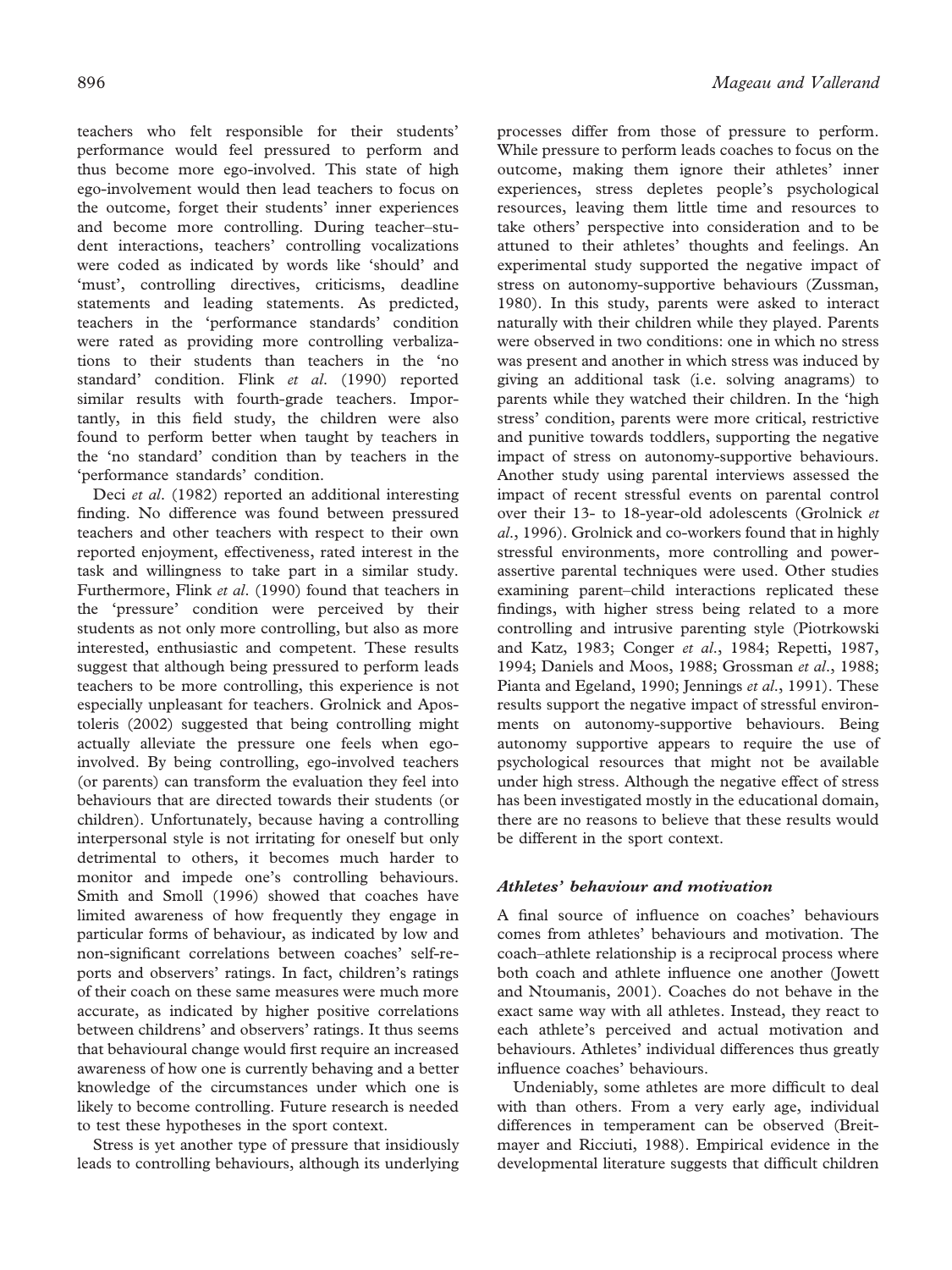have more controlling parents than easier offspring. One study investigated the impact of adolescents' temperament on their parents' autonomy-supportive behaviours (Grolnick et al., 1996). The results showed that mothers who believed their teenagers to be more difficult were more controlling than mothers who thought their adolescents to be easier. Another study investigated mothers' different reactions towards conduct-disordered boys and normal boys, where each mother interacted with their own and with someone else's child (Anderson et al., 1986). The results showed that conduct-disordered boys elicited more negative responses than their normal counterparts from their own mother as well as from mothers of normal boys. Finally, a study investigating toddlers with a difficult temperament showed that these 2-year-olds were more resistant to maternal attempts of managing their behaviours. In turn, toddlers' resistance was more likely to be met with coercive responses from their mother (Lee and Bates, 1985). Taken together, these findings suggest that temperaments differ across children and more difficult children are more likely to elicit controlling behaviours. Unfortunately, as the present review suggests, it is likely that these controlling reactions worsen any initial misconduct by hindering the child's need for autonomy, perpetuating an endless fight for control.

Although the impact of athletes' temperaments on coaches' behaviours has not been tested specifically in the sport setting, the impact of coaches' expectations and beliefs about athletes' behaviours on coaches' own behaviours has been investigated. The results showed that coaches' expectations about athletes' performance, independent of athletes' actual potential, are sufficient to lead coaches to behave differently with their athletes (Horn, 1984). This effect was also found in physical education classes (Martinek, 1981; Martinek and Karper, 1984). Coaches' expectations about their athletes are often confirmed because coaches act differently and according to their expectations towards athletes, thereby creating the very behaviour in athletes that they had initially perceived (Snyder, 1984). Research has shown that these pervasive effects can occur even if the initial perception is false (e.g. Snyder et al., 1977; Rosenthal and Rubin, 1978; Snyder, 1984). For example, if coaches believe certain athletes will perform poorly, they are likely to send messages of mistrust, emphasize mistakes and ignore the successes of these athletes. These behaviours, in turn, will weaken athletes' confidence in their ability, thwarting their need for competence and, in turn, their motivation. Furthermore, athletes might become so preoccupied with their coaches' opinion that they will be distracted from the task. Distraction and lack of motivation may eventually lead athletes to perform poorly.

In light of these results, it should be expected that if coaches believe that their athletes cannot be trusted to behave appropriately, they might adopt a controlling interpersonal style, which, in turn, would lower athletes' intrinsic and self-determined extrinsic motivation. These controlling techniques would, ironically, foster compliance and discourage athletes to be more autonomous, thus confirming coaches' initial beliefs. Indeed, two experimental studies have shown that

subordinates' motivations influence supervisors' subsequent behaviours (Pelletier and Vallerand, 1996). In both hypothetical (Study 1) and actual situations (Study 2), Pelletier and Vallerand (1996) showed that the more supervisors believed that their subordinates displayed intrinsic motivation, the more they became autonomy supportive. In contrast, the more supervisors believed that their subordinates were incapable of taking initiatives and putting in extra effort, the more they became controlling in an attempt to obtain the desirable behaviours.

Another study in the sport domain specifically supported Pelletier and Vallerand's (1996) findings (Courneya and McAuley, 1991). Using an experimental design, undergraduates were asked to rate the effectiveness of motivational strategies in enhancing children's interest in sports and physical activity. Participants were randomly assigned to one of two conditions. In the 'high interest' condition, participants were presented with hypothetical scenarios in which children were described as being initially interested in the activities. In the 'low interest' condition, children were depicted as initially not liking the activities. The results showed that controlling motivational strategies were believed to be more effective in maximizing children's interest when children exhibited low interest than when children were described as highly interested. Similar results were also obtained in the educational domain under actual conditions (Skinner and Belmont, 1993; Trouilloud and Sarrazin, 2001). Yet, people's tendency to become more controlling towards less intrinsically motivated people is self-defeating and counterproductive at best. Indeed, it has been shown that in a 'controlling' condition people who are not intrinsically motivated exhibit greater decrements in performance than their intrinsically motivated counterparts (Boggiano et al., 1988, 1992). A vicious circle is thus observed where, on the one hand, coaches use controlling strategies that paradoxically lower the very motivation they wish to increase and, on the other hand, athletes emit behaviours that generate the very controlling strategies they wish to counter.

In summary, the present motivational model of the coach–athlete relationship proposes three determinants of coaching behaviours: coaches' personal orientation, the coaching context, and athletes' behaviour and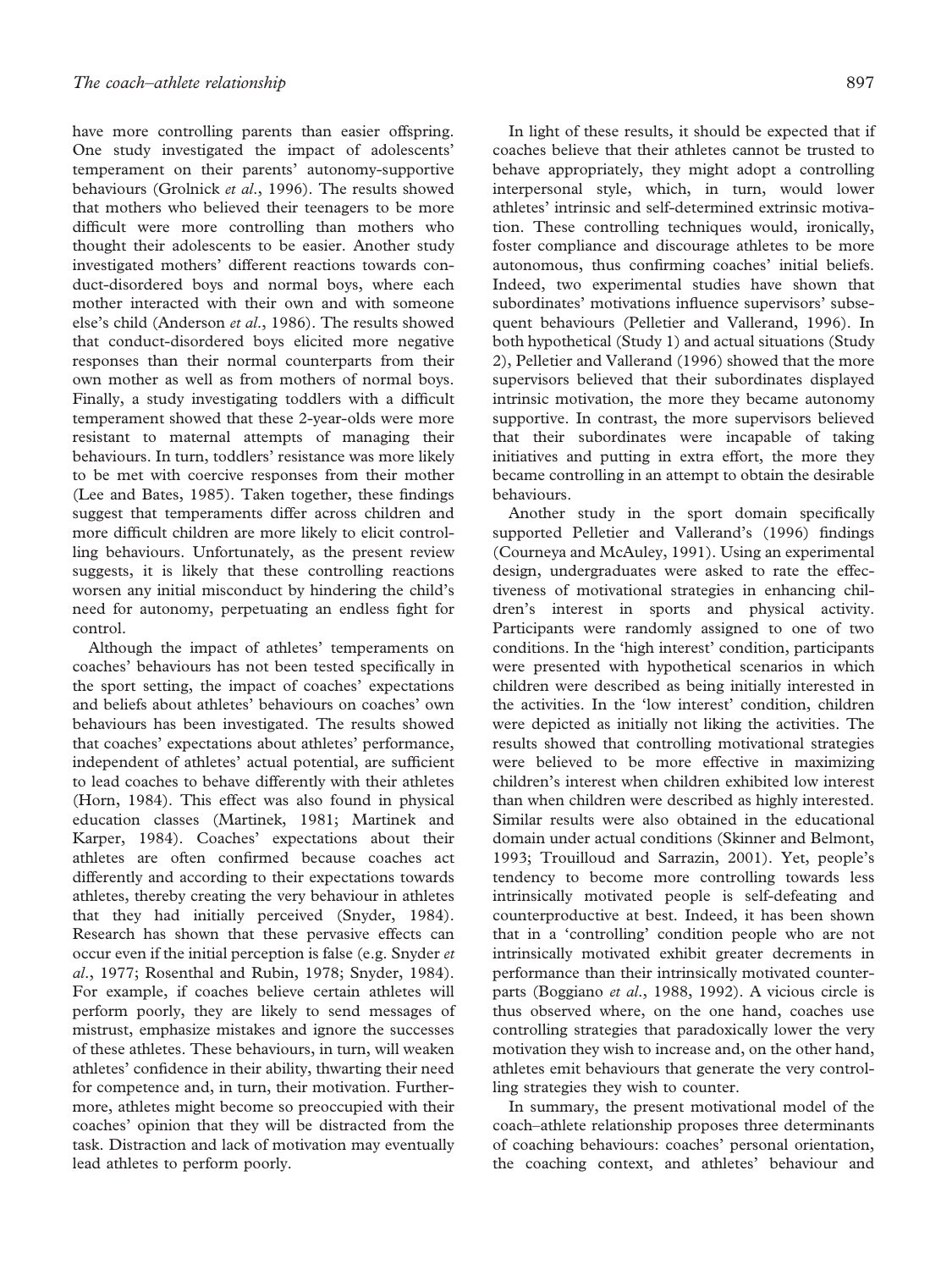motivation. The more coaches have internalized a controlling orientation, the more their coaching context is controlling, and the more their athletes are difficult to manage and display non-self-determined types of motivation, the more coaches are inclined to rely on controlling behaviours, which undermine athletes' intrinsic and self-determined motivation.

# Discussion

The motivational model of the coach–athlete relationship presented here entails a motivational sequence where coaches' behaviours influence athletes' intrinsic and self-determined extrinsic motivation through their impact on athletes' perceptions of autonomy, competence and relatedness (see Fig. 1). As such, the present model underscores the role of coaches in providing autonomy support, structure and involvement to athletes. An autonomy-supportive style implies that coaches provide opportunities for choices, emphasize task relevance, explain reasons underlying rules and limits, acknowledge athletes' feelings and perspective, give athletes opportunities to take initiatives, provide non-controlling competence feedback, avoid using controlling motivational strategies, and prevent egoinvolvement in their athletes. In support of our motivational model of the coach–athlete relationship, the empirical evidence reviewed shows that coaches who support their athletes' autonomy, provide structure and are highly involved create an optimal environment for the satisfaction of their athletes' needs of autonomy, competence and relatedness. These three psychological needs, in turn, foster the development and maintenance of athletes' intrinsic and selfdetermined extrinsic motivation as well as adaptive outcomes.

Finally, the model presented here identifies three determinants of coaches' autonomy-supportive behaviours – namely, the coach's personal orientation, the coaching context, and athletes' behaviour and motivation. Although empirical findings clearly warn us against the use of controlling motivational strategies, many factors may lead coaches to use these selfdefeating strategies. First, many coaches adopt a controlling interpersonal style because they believe, falsely, that it will bring about better results. Indeed, Western culture has been highly influenced by the behavioural approach to motivation, which advocates rewards and punishments as the most efficient motivational strategies. Second, research has shown that the coaching context can have a great impact on behavioural tendencies. Empirical studies mainly conducted in the educational domain have shown that when pressured towards a certain outcome and when highly stressed, people have a tendency to emit controlling behaviours. Third, research has shown that coaches may have a tendency to be more controlling with athletes who appear more difficult and non-selfdetermined in their motivation.

From a theoretical perspective, the present model offers at least four important contributions to the motivation literature. First, the present review extends cognitive evaluation theory (Deci and Ryan, 1985, 2000) and the hierarchical model of intrinsic and extrinsic motivation (Vallerand, 1997, 2000) in their effort to identify which behaviours are specifically implied by the autonomy-supportive interpersonal style (see Table 1). The present paper is the first attempt to document explicitly how different bodies of research have operationalized the autonomy-supportive style. By this endeavour, the theoretical construct of autonomy support is depicted as a more comprehensive and concrete construct and is thus more readily accessible for applied intervention and training.

Second, in line with cognitive evaluation theory (Deci and Ryan, 1985, 2000) and the hierarchical model of intrinsic and extrinsic motivation (Vallerand, 1997, 2000), the present model underscores the importance of the perceptions of all three psychological needs of autonomy, competence and relatedness for people's intrinsic motivation. By adopting a perspective where all three needs are considered, the autonomy-supportive style can no longer be confused with a permissive interpersonal style (Baumrind, 1991) because a permissive style thwarts both competence and relatedness needs. To feel competent, people need structure in the form of guidelines and rules. To feel connected, people need to feel that people in their social environment are involved and supportive. Coaches who would allow their athletes total freedom of behaviour without structure or involvement would display a permissive style of coaching, not an autonomy-supportive style. Such a permissive style would prevent athletes from benefiting from their coaches' experience and would send messages of indifference to athletes. Such athletes would feel autonomous but they would also suffer greatly in terms of competence and relatedness. As the present review suggests, to satisfy all three psychological needs, autonomy-supportive behaviours need to be conveyed within a specific structure and accompanied by high levels of involvement.

Third, the present paper constitutes an attempt to unite different determinants of the autonomy-supportive style (i.e. coaches' personal orientation, the coaching context, and athletes' behaviour and motivation). By doing so, we hope to facilitate the development of research programmes aimed at understanding how one can foster an autonomy-supportive style of coaching for the benefits of athletes.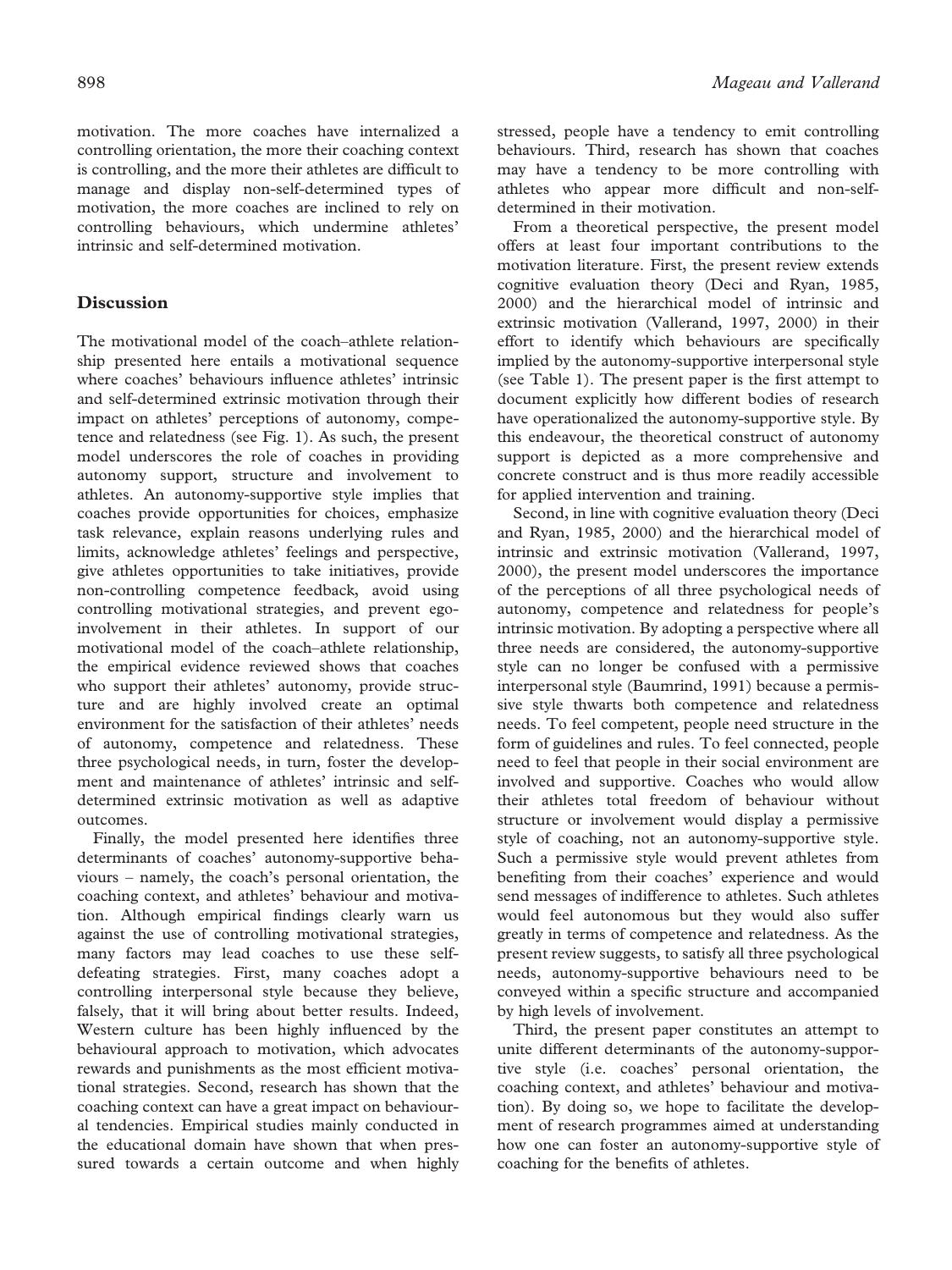Finally, although suggestions for future research have been offered throughout the paper, the present model offers the following additional research avenues. First, although results obtained in the educational domain strongly support the present motivational model, additional empirical evidence is still needed to further sustain some of the model's components in the context of sports. For example, the impact of the coaching context on coaches' autonomy-supportive behaviours has not yet been investigated in the sport domain. Second, the present motivational model has never been tested in its entirety. Research is thus needed to test all aspects of the model in a given study simultaneously. Third, the present review has identified important obstacles to adopting an autonomy-supportive style: (1) there are false beliefs about the efficiency of controlling motivational strategies; (2) controlling behaviours, although detrimental to others, are not unpleasant for the person emitting these behaviours; (3) people are not necessarily aware of their own controlling behaviours; and (4) athletes who are the most vulnerable to the detrimental effects of controlling behaviours (e.g. non-self-determined athletes) are also the ones who most likely elicit such coaching behaviours. These obstacles have never been explicitly investigated in the sport domain and thus constitute important research avenues for understanding better how people can persist in relying on a self-defeating controlling style of coaching.

From an applied perspective, the present review offers several potential intervention targets. Available research has already shown that the autonomy-supportive style can be taught (e.g. Pelletier et al., 1986; Reeve, 1998). This review has identified the various autonomysupportive coaching behaviours to be targeted in such intervention programmes. Furthermore, we have identified the needs of autonomy, competence and relatedness as important nutriments for athletes' motivation. As such, new directions are offered for the development of diagnostic tools aimed at evaluating athletes' intrinsic and self-determined extrinsic motivation. Indeed, by inquiring about athletes' perceptions of autonomy, competence and relatedness, one can recognize those athletes whose motivation is jeopardized. Finally, the present review underscores how the coaching context may influence coaching behaviours. Although the negative impact of a pressured and stressful context on people's interpersonal style has mostly been supported in the educational domain, this line of research strongly suggests that any interventions aimed at minimizing coaches' pressure and stress would, in turn, foster an autonomy-supportive coaching style and, ultimately, nurture athletes' intrinsic and self-determined extrinsic motivation.

## Conclusion

The research reviewed here clearly shows that autonomy-supportive behaviours have a beneficial impact on athletes' intrinsic and self-determined extrinsic motivation, which are important determinants of performance and persistence. Paradoxically, it would appear that in Western culture athletes constantly adjust and thwart their need for autonomy to satisfy their coach's desires and expectations. Athletes have reached outstanding performance by sometimes adapting their behaviours to their coaches' needs. Yet, the present review highlights the potentials for enhanced motivation and improved performance if coaches would, instead, adapt their own behaviours to fulfil their athletes' needs of autonomy, competence and relatedness. It is hoped that the present review, and the model it proposes, will help coaches achieve this objective.

# References

- Amabile, T.M., Hennessey, B.A. and Grossman, B.S. (1986). Social influence on creativity: the effects of contracted-for rewards. Journal of Personality and Social Psychology, 50, 14–23.
- Anderson, K.E., Lytton, H. and Romney, D.M. (1986). Mothers' interactions with normal and conduct-disordered boys: who affects whom? Developmental Psychology, 22, 604–609.
- Anderson, R., Manoogian, S.T. and Reznick, J.S. (1976). The undermining and enhancing of intrinsic motivation in preschool children. Journal of Personality and Social Psychology, 34, 915–922.
- Barber, B.K. (1996). Parental psychological control: revisiting a neglected construct. Child Development, 67, 3296– 3319.
- Baumeister, R.F. and Leary, M.R. (1995). The need to belong: desire for interpersonal attachments as a fundamental human motivation. Psychological Bulletin, 117, 497– 529.
- Baumrind, D. (1967). Child care practices anteceding three patterns of preschool behavior. Genetic Psychology Monographs, 75, 43–88.
- Baumrind, D. (1991). Parenting styles and adolescent development. In Encyclopedia of Adolescence (edited by R.M. Lerner, A.C. Petersen and J. Brooks-Gunn), pp. 746–758. New York: Garland.
- Beauchamp, P.H., Halliwell, W.R., Fournier, J.F. and Koestner, R. (1996). Effects of cognitive-behavioral psychological skills training on the motivation, preparation, and putting performance of novice golfers. The Sport Psychologist, 10, 157–170.
- Becker, W.C. (1964). Consequences of different kinds of parental discipline. In Review of Child Development Research (edited by M.L. Hoffman and L.W. Hoffman), Vol. 1, pp. 169–208. New York: Russell Sage Foundation.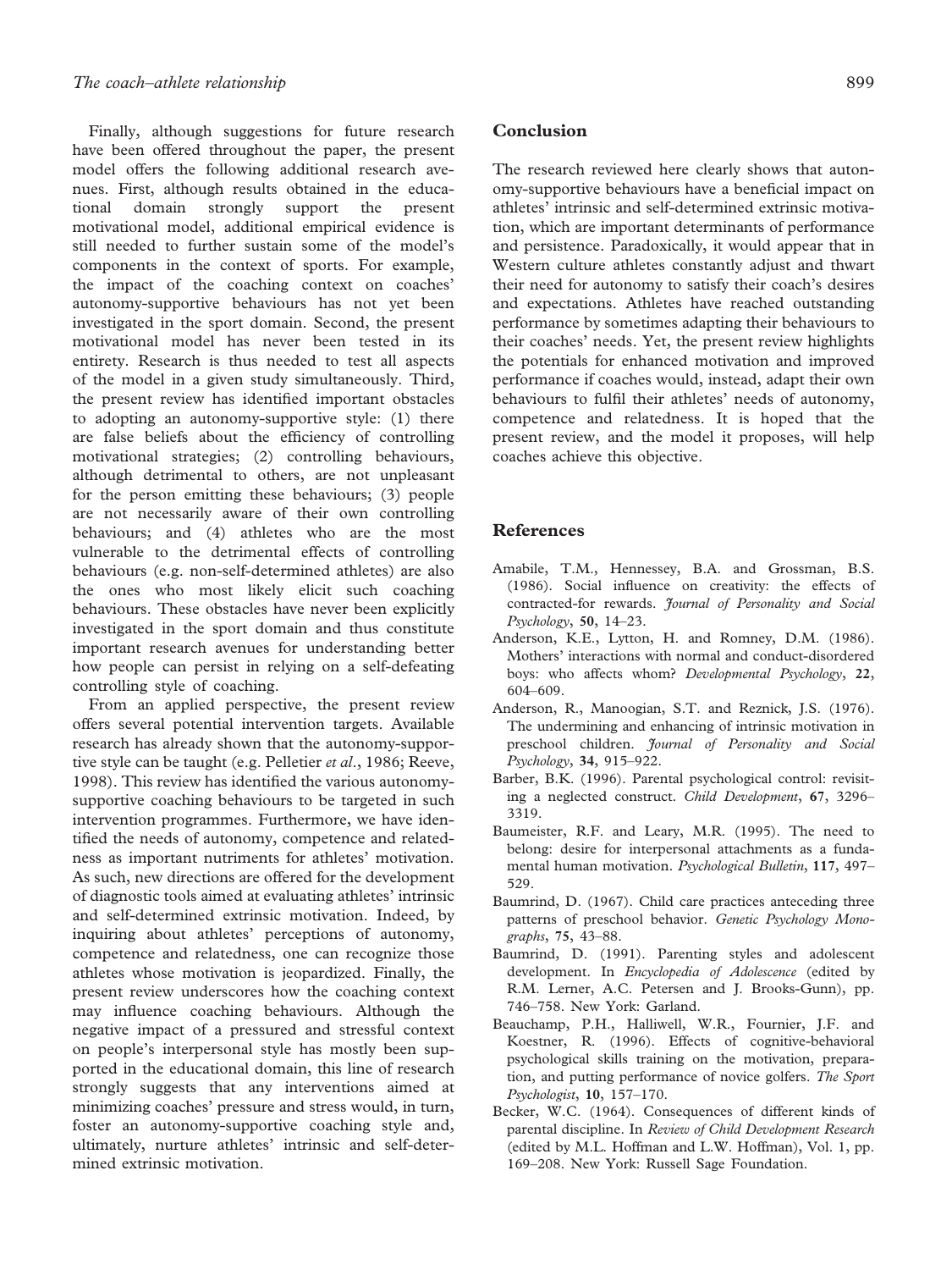- Bishop, B.M. (1951). Mother–child interaction and the social behavior of children. Psychological Monographs, 65(11) (Whole No. 328).
- Black, A.E. and Deci, E.L. (2000). The effects of instructors' autonomy support and students' autonomous motivation on learning organic chemistry: a self-determination theory perspective. Science Education, 84, 740–756.
- Blanchard, C. and Vallerand, R.J. (1996). Perceptions of competence, autonomy, and relatedness as psychological mediators of the social factors–contextual motivation relationship. Unpublished manuscript, University of Quebec at Montreal, Montreal, Canada.
- Blatchford, C. (1992). Silken: class and courage. Toronto Sun, 3 August 1992. Retrieved 20 November 2002 (http:// www.canoe.ca/OlympicsCanadaLaumann/aug92\_laumann2. html).
- Boggiano, A.K. (1998). Maladaptive achievement patterns: a test of a diathesis-stress analysis of helplessness. Journal of Personality and Social Psychology, 74, 1681–1695.
- Boggiano, A.K., Barrett, M., Weiher, A.W., McClelland, G.H. and Lusk, C.M. (1987). Use of the maximal-operant principle to motivate children's intrinsic interest. *Journal of* Personality and Social Psychology, 53, 866-879.
- Boggiano, A.K., Main, D.S. and Katz, P.A. (1988). Children's preference for challenge: the role of perceived competence and control. Journal of Personality and Social Psychology, 54, 134–141.
- Boggiano, A.K., Shields, A., Barrett, M., Kellam, T., Thompson, E., Simons, J. and Katz, P. (1992). Helplessness deficits in students: the role of motivational orientation. Motivation and Emotion, 16, 271–296.
- Boggiano, A.K., Flink, C., Shields, A., Seelbach, A. and Barrett, M. (1993). Use of techniques promoting students' self-determination: effects on students' analytic problemsolving skills. Motivation and Emotion, 17, 319-336.
- Bowlby, J. (1988). A Secure Base: Parent–Child Attachment and Healthy Human Development. New York: Basic Books.
- Brawley, L.B. and Vallerand, R.J. (1985). Effects of informational and controlling fitness leaders on participants' interest and intention to pursue engagement in a fitness program. Unpublished manuscript, University of Waterloo, Waterloo, Canada.
- Breitmayer, B.J. and Ricciuti, H.N. (1988). The effect of neonatal temperament on caregiver behavior in the newborn nursery. Infant Mental Health Journal, 9, 158-172.
- Brière, N.M., Vallerand, R.J., Blais, M.R. and Pelletier, L.G. (1995). Développement et validation d'une mesure de motivation intrinsèque, extrinsèque et d'amotivation en contexte sportif: l'Échelle de motivation dans les sports (EMS) [On the development and validation of the French form of the Sport Motivation Scale]. International Journal of Sport Psychology, 26, 465–489.
- Brown, B.A., Frankel, G. and Fennell, M.P. (1989). Hugs or shrugs: parental and peer influence on continuity of involvement in sport by female adolescents. Sex Roles, 20, 397–412.
- Brustad, R.J. (1988). Affective outcomes in competitive youth sport: the influence of intrapersonal and socialization factors. *Fournal of Sport and Exercise Psychology*, 10, 307–321.
- Conger, R.D., McCarty, J.A., Yang, R.K., Lahey, B.B. and Kropp, J.P. (1984). Perception of child, child-rearing values, and emotional distress as mediating links between environmental stressors and observed maternal behavior. Child Development, 55, 2234–2247.
- Connell, J.P. and Wellborn, J.G. (1991). Competence, autonomy, and relatedness: a motivational analysis of self-system processes. In Minnesota Symposia on Child Psychology, Vol. 23: Self-processes and Development (edited by M.R. Gunnar and L.A. Sroufe), pp. 43–77. Hillsdale, NJ: Erlbaum.
- Cordova, D.I. and Lepper, M.R. (1996). Intrinsic motivation and the process of learning: beneficial effects of contextualization, personalization, and choice. Journal of Educational Psychology, 88, 715–730.
- Courneya, K.S. and McAuley, E. (1991). Perceived effectiveness of motivational strategies to enhance children's intrinsic interest in sport and physical activity. *Journal of* Social Behavior and Personality, 6, 125-136.
- Daniels, D. and Moos, R.H. (1988). Exosystem influences on family and child functioning. Journal of Social Behavior and Personality, 3, 113–133.
- deCharms, R. (1968). Personal Causation: The Internal Affective Determinants of Behavior. New York: Academic Press.
- deCharms, R. (1976). Enhancing Motivation: Change in the Classroom. New York: Irvington.
- Deci, E.L. (1971). Effects of externally mediated rewards on intrinsic motivation. Journal of Personality and Social Psychology, 18, 105–115.
- Deci, E.L. (1975). Intrinsic Motivation. New York: Plenum Press.
- Deci, E.L. and Ryan, R.M. (1980). The empirical exploration of intrinsic motivational processes. In Advances in Experimental Social Psychology, Vol. 13 (edited by L. Berkowitz), pp. 39–80. New York: Academic Press.
- Deci, E.L. and Ryan, R.M. (1985). Intrinsic Motivation and Self-Determination in Human Behavior. New York: Plenum Press.
- Deci, E.L. and Ryan, R.M. (1987). The support of autonomy and the control of behavior. Journal of Personality and Social Psychology, 53, 1024–1037.
- Deci, E.L. and Ryan, R.M. (2000). The 'what' and 'why' of goal pursuits: human needs and the self-determination of behavior. Psychological Inquiry, 11, 227–268.
- Deci, E.L. and Ryan, R.M. (eds) (2002). Handbook of Self-Determination Research. Rochester, NY: The University of Rochester Press.
- Deci, E.L., Nezlek, J. and Sheinman, L. (1981a). Characteristics of the rewarder and intrinsic motivation of the rewardee. Journal of Personality and Social Psychology, 40,  $1 - 10$ .
- Deci, E.L., Schwartz, A.J., Sheinman, L. and Ryan, R.M. (1981b). An instrument to assess adults' orientations toward control versus autonomy with children: reflections on intrinsic motivation and perceived competence. *Journal* of Educational Psychology, 5, 642–650.
- Deci, E.L., Spiegel, N.H., Ryan, R.M., Koestner, R. and Kauffman, M. (1982). Effects of performance standards on teaching styles: behavior of controlling teachers. *Journal* of Educational Psychology, 74, 852–859.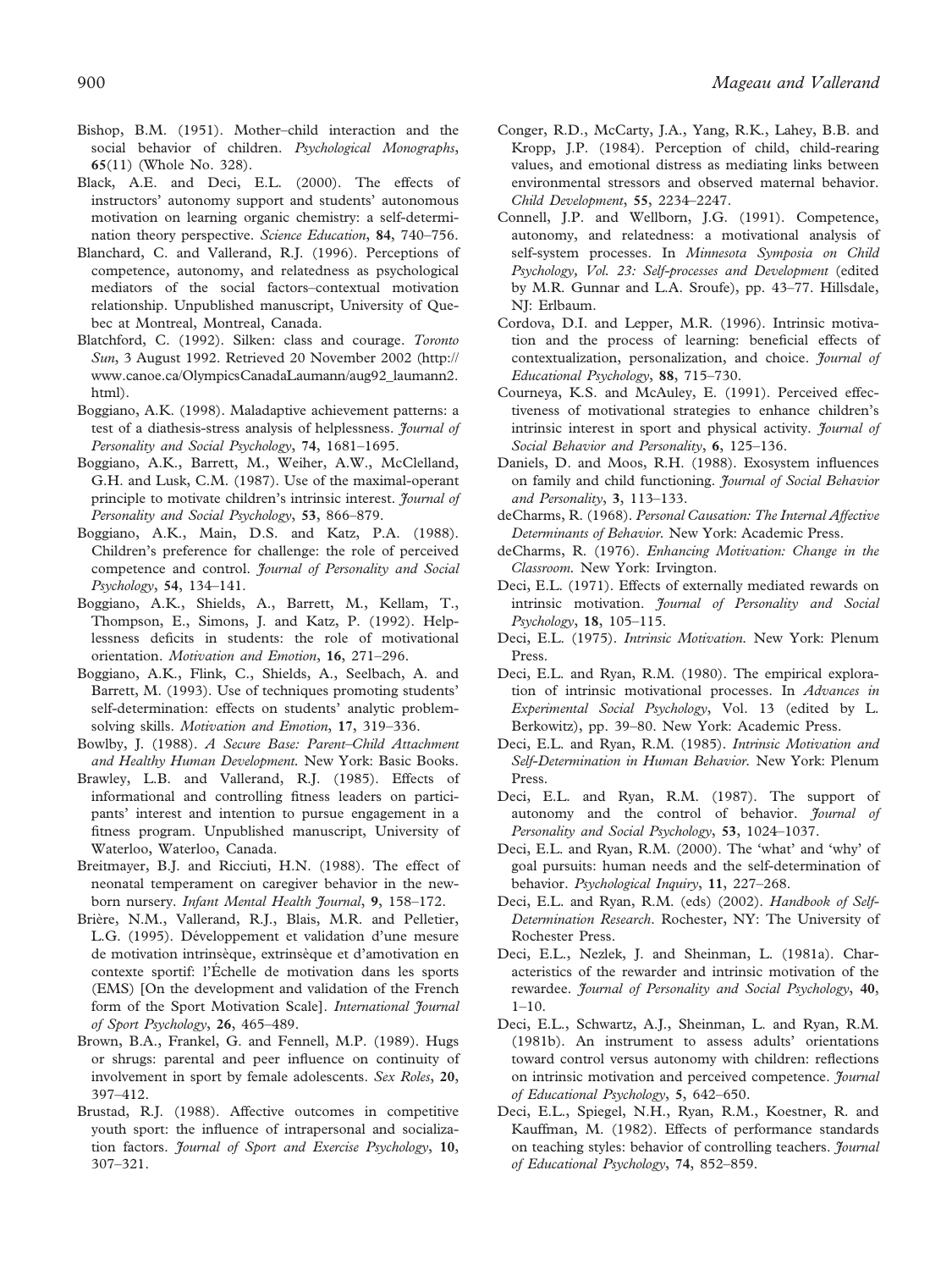- Deci, E.L., Connell, J.P. and Ryan, R.M. (1989). Selfdetermination in a work organization. Journal of Applied Psychology, 74, 580–590.
- Deci, E.L., Driver, R.E., Hotchkiss, L., Robbins, R.J. and McDougal Wilson, I. (1993). The relation of mothers' controlling vocalizations to children's intrinsic motivation. Journal of Experimental Child Psychology, 55, 151–162.
- Deci, E.L., Eghrari, H., Patrick, B.C. and Leone, D.R. (1994). Facilitating internalization: the self-determination theory perspective. Journal of Personality, 62, 119-142.
- Deci, E.L., Koestner, R. and Ryan, R.M. (1999). A metaanalytic review of experiments examining the effects of extrinsic rewards on intrinsic motivation. Psychological Bulletin, 125, 627–668.
- Duda, J.L., Chi, L., Newton, M.L., Walling, M.D. and Catley, D. (1995). Task and ego orientation and intrinsic motivation in sport. International Journal of Sport Psychology, 26, 40–63.
- Dwyer, J.J.M. (1995). Effect of perceived choice of music on exercise intrinsic motivation. Health Values, 19, 18–26.
- Eisenberger, R. and Cameron, J. (1996). Detrimental effects of reward: reality or myth? American Psychologist, 51, 1153– 1166.
- Fisher, C.D. (1978). The effects of personal control, competence, and extrinsic reward systems on intrinsic motivation. Organizational Behavior and Human Performance, 21, 273–288.
- Flink, C., Boggiano, A.K. and Barrett, M. (1990). Controlling teaching strategies: undermining children's selfdetermination and performance. Journal of Personality and Social Psychology, 59, 916–924.
- Fortier, M.S. and Grenier, M.N. (1999). Les déterminants personnels et situationnels de l'adhérence à l'exercise: une étude prospective [Personal and situational determinants of exercise adherence]. STAPS, 48, 25–37.
- Freedman, S.M. and Phillips, J.S. (1985). The effects of situational performance constraints on intrinsic motivation and satisfaction: the role of perceived competence and self-determination. Organizational Behavior and Human Decision Processes, 35, 397–416.
- Gaumond, S. and Fortier, M.S. (2000). Parental influences on adolescents' physical activity motivation and behavior. Unpublished manuscript, University of Ottawa, Ottawa, Canada.
- Goudas, M., Biddle, S., Fox, K. and Underwood, M. (1995). It ain't what you do, it's the way that you do it! Teaching style affects children's motivation in track and field lessons. The Sport Psychologist, 9, 254–264.
- Grolnick, W.S. and Apostoleris, N.H. (2002). What makes parents controlling? In Handbook of Self-Determination Research (edited by E.L. Deci and R.M. Ryan), pp. 161–181. Rochester, NY: The University of Rochester Press.
- Grolnick, W.S. and Ryan, R.M. (1987). Autonomy in children's learning: an experimental and individual difference investigation. Journal of Personality and Social Psychology, 52, 890–898.
- Grolnick, W.S. and Ryan, R.M. (1989). Parent styles associated with children's self-regulation and competence in school. Journal of Educational Psychology, 81, 143-154.
- Grolnick, W.S., Frodi, A. and Bridges, L. (1984). Maternal control style and the mastery motivation of one-year-olds. Infant Mental Health Fournal, 5, 72–82.
- Grolnick, W.S., Weiss, L., McKenzie, L. and Wrightman, J. (1996). Contextual, cognitive, and adolescent factors associated with parenting in adolescence. Journal of Youth and Adolescence, 25, 33–54.
- Grossman, F.K., Pollack, W.S. and Golding, E. (1988). Fathers and children: predicting the quality and quantity of fathering. Developmental Psychology, 24, 82–91.
- Grusec, J.E. and Goodnow, J.J. (1994). Impact of parental discipline methods on the child's internalization of values: a reconceptualization of current points of view. Developmental Psychology, 30, 4–19.
- Halliwell, W. (1977). The effect of cognitive development on children's perceptions of intrinsically and extrinsically motivated behavior. In Psychology of Motor Behavior and Sport (edited by D. Landers and R. Christina), pp. 403– 419. Champaign, IL: Human Kinetics.
- Harackiewicz, J., Manderlink, G. and Sansone, C. (1984). Rewarding pinball wizardry: the effects of evaluation on intrinsic interest. *Fournal of Personality and Social Psychol*ogy, 47, 287–300.
- Harlow, H.F. (1958). The nature of love. American Psychologist, 13, 673–685.
- Harter, S. (1978). Effectance motivation reconsidered: toward a developmental model. Human Development, 1, 34–64.
- Hellstedt, J.C. (1990). Early adolescent perceptions of parental pressure in the sport environment. Journal of Sport Behavior, 13, 135–144.
- Henderlong, J. and Lepper, M.R. (2002). The effects of praise on children's intrinsic motivation: a review and synthesis. Psychological Bulletin, 128, 774–795.
- Hoffman, M.L. (1970). Moral development. In Carmichael's Manual of Child Psychology, Vol. 2 (edited by P.H. Mussen), pp. 261–359. New York: Wiley.
- Horn, T.S. (1984). Expectancy effects in the interscholastic setting: methodological considerations. *Journal of Sport* Psychology, 6, 60–76.
- Iyengar, S.S. and Lepper, M.R. (2000). When choice is demotivating: can one desire too much of a good thing? Journal of Personality and Social Psychology, 79, 995–1006.
- Jennings, K.D., Stagg, V. and Connors, R.E. (1991). Social networks and mothers' interactions with their preschool children. Child Development, 62, 966–978.
- Jones, R. (2002). Spracklen livesaver for Canadian eights program. The Globe and Mail, 25 September 2002. Retrieved 20 November 2002 (http://www.globeandmail. com/servlet/ArticleNews/PEstory/TGAM/20020925/ SROWWN/sports/sports/sports\_tem/1/1/16).
- Jones, T. (1996). Silver Silken ends international rowing career. Edmonton Sun, 27 July 1996. Retrieved 5 September 2002 (http://www.canoe.ca/OlympicsCanadaLaumann/ jul27\_silken.html).
- Jowett, S. (2000). The coach–athlete relationship examined: conceptual and methodological frameworks. Unpublished manuscript, Staffordshire University, Stoke-on-Trent.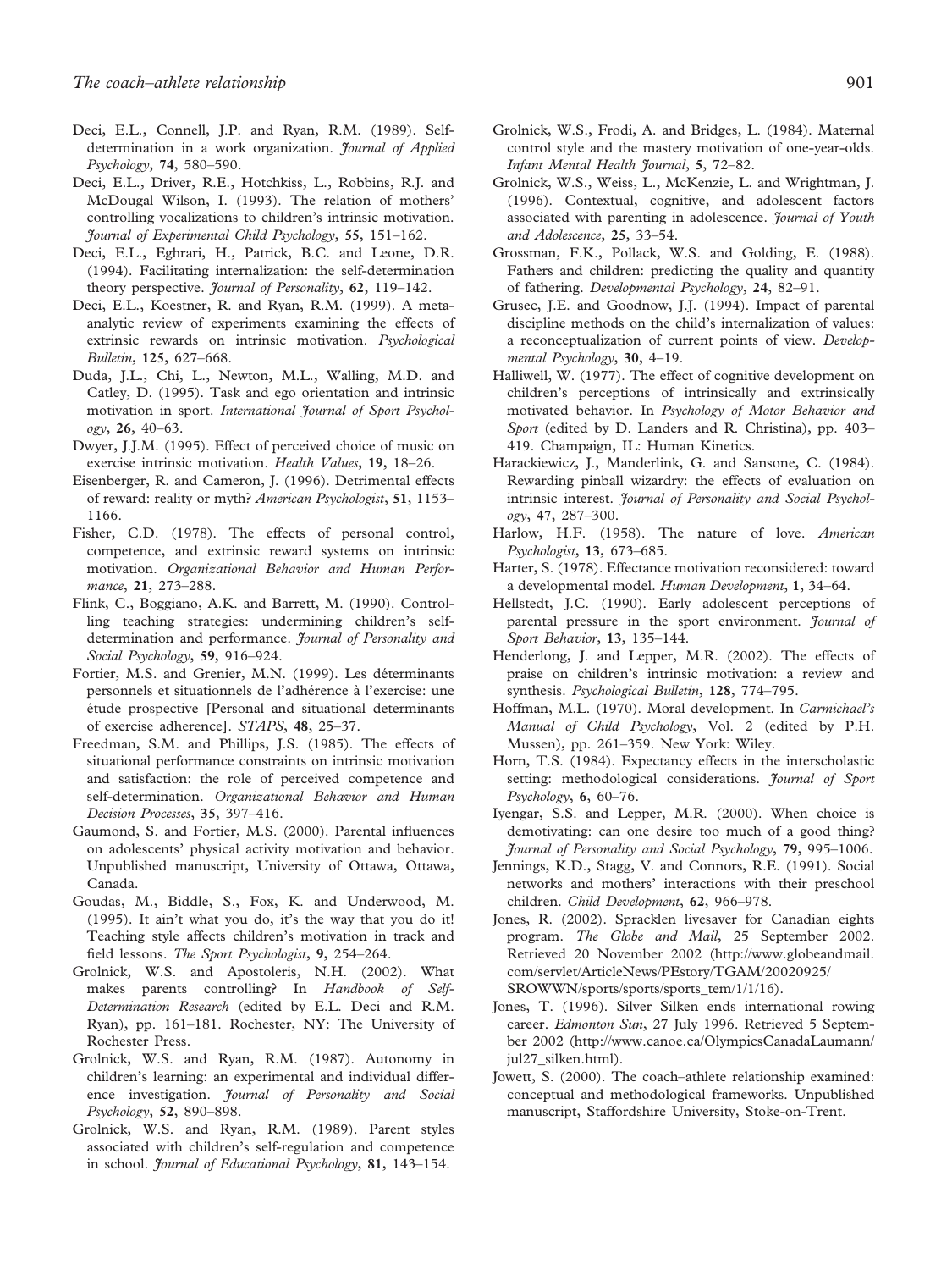- Jowett, S. and Ntoumanis, N. (2001). The Coach–Athlete Relationship Questionnaire (CART-Q): development and initial validation. Unpublished manuscript, Staffordshire University, Stoke-on-Trent.
- Kast, A. and Connor, K. (1988). Sex and age differences in response to informational and controlling feedback. Personality and Social Psychology Bulletin, 14, 514–523.
- Kelman, H.C. (1961). Processes of opinion change. Public Opinion Quartely, 25, 57–78.
- Kochanska, G. and Aksan, N. (1995). Mother–child mutually positive affect, the quality of child compliance to requests and prohibitions, and maternal control as correlates of early internalization. Child Development, 66, 236-254.
- Koestner, R., Ryan, R.M., Bernieri, F. and Holt, K. (1984). Setting limits on children's behavior: the differential effects of controlling versus informational styles on intrinsic motivation and creativity. *Journal of Personality*, 52, 233–248.
- Koestner, R., Zuckerman, M. and Koestner, J. (1987). Praise, involvement, and intrinsic motivation. Journal of Personality and Social Psychology, 53, 383–390.
- Laumann, S. (2001). Facts on Silken. Retrieved 5 September 2002 from Silken Laumann's website (http://www. silkenspeaks.com).
- Lee, C.L. and Bates, J.E. (1985). Mother–child interaction at age two years and perceived difficult temperament. Child Development, 56, 1314–1325.
- Lepper, M.R. and Greene, D. (1975). Turning play into work: effects of adult surveillance and extrinsic rewards on children's intrinsic motivation. Journal of Personality and Social Psychology, 31, 479–486.
- Lepper, M.R., Greene, D. and Nisbett, R.E. (1973). Undermining children's interest with extrinsic rewards: a test of the 'overjustification effect'. Journal of Personality and Social Psychology, 28, 129–137.
- Lepper, M.R., Sagotsky, G., Dafoe, J.L. and Greene, D. (1982). Consequences of superfluous social constraints: effects on young children's social inferences and subsequent intrinsic interest. *Journal of Personality and Social* Psychology, 42, 51–65.
- Li, F. (1999). The Exercise Motivation Scale: its multifaceted structure and construct validity. Journal of Applied Sport Psychology, 11, 97–115.
- Losier, G.F. and Vallerand, R.J. (1995). Développement et validation de l'Échelle des Relations Interpersonnelles dans le Sport (ERIS). International Journal of Sport Psychology, 26, 307–326.
- Martin, J.E. and Dubbert, P.M. (1982). Exercise applications and promotion in behavioral medicine: current status and future directions. Journal of Consulting and Clinical Psychology, 50, 1004–1017.
- Martinek, T.J. (1981). Physical attractiveness: effects on teacher expectations and dyadic interactions in elementary age children. Journal of Sport Psychology, 3, 196-205.
- Martinek, T.J. and Karper, W.B. (1984). The effects of noncompetitive and competitive instructional climates on teacher expectancy effects in elementary physical education classes. Journal of Sport Psychology, 6, 408-421.
- McAuley, E. and Tammen, V.V. (1989). The effects of subjective and objective competitive outcomes on intrinsic motivation. *Journal of Sport and Exercise Psychology*, 11, 84– 93.
- McGraw, K.O. (1978). The detrimental effects of reward on performance: a literature review and a prediction model. In The Hidden Costs of Reward (edited by M.R. Lepper and D. Greene), pp. 31–60. Hillsdale, NJ: Erlbaum.
- McGraw, K.O. and McCullers, J.C. (1979). Evidence of a detrimental effect of extrinsic incentives on breaking a mental set. Journal of Experimental Social Psychology, 15, 285–294.
- Memmi, A. (1984). Dependence. Boston, MA: Beacon.
- Newby, T.J. (1991). Classroom motivation: strategies of first-year teachers. Journal of Educational Psychology, 83, 195–200.
- Nicholls, J.G. (1989). The Competitive Ethos and Democratic Education. Cambridge, MA: Harvard University Press.
- Noels, K.A., Clément, R. and Pelletier, L.G. (1999). Perceptions of teachers' communicative style and students' intrinsic and extrinsic motivation. The Modern Language Journal, 83, 23–34.
- Oldridge, N.B. and Jones, N. (1983). Improving patient compliance in cardiac exercise rehabilitation: effects of written agreement and self-monitoring. *Journal of Cardiac* Rehabilitation, 3, 257–262.
- Ommundsen, Y. and Vaglum, P. (1991). Soccer competition anxiety and enjoyment in young boy players: the influence of perceived competence and significant others' emotional involvement. International Journal of Sport Psychology, 22, 35–49.
- Orlick, T.D. and Mosher, R. (1978). Extrinsic awards and participant motivation in a sport related task. International Journal of Sport Psychology, 9, 27–39.
- Pelletier, L.G. and Vallerand, R.J. (1989). Antecedents and consequences of supervisors' interpersonal style on subordinates' intrinsic and extrinsic motivation. Unpublished manuscript, University of Ottawa, Ottawa, Canada.
- Pelletier, L.G. and Vallerand, R.J. (1996). Supervisors' beliefs and subordinates' intrinsic motivation: a behavioral confirmation analysis. Journal of Personality and Social Psychology, 71, 331–340.
- Pelletier, L.G., Blais, M.R. and Vallerand, R.J. (1986). The integration and maintenance of change with an elite swimming team: an application of a model for sport psychology. Unpublished manuscript, University of Ottawa, Ottawa, Canada.
- Pelletier, L.G., Fortier, M.S., Vallerand, R.J., Tuson, K.M., Brière, N.M. and Blais, M.R. (1995). Toward a new measure of intrinsic motivation, extrinsic motivation, and amotivation in sports: the Sport Motivation Scale (SMS). Journal of Sport and Exercise Psychology, 17, 35–53.
- Pelletier, L.G., Fortier, M.S., Vallerand, R.J. and Brière, N.M. (2001). Associations among perceived autonomy support, forms of self-regulation, and persistence: a prospective study. Motivation and Emotion, 25, 279–306.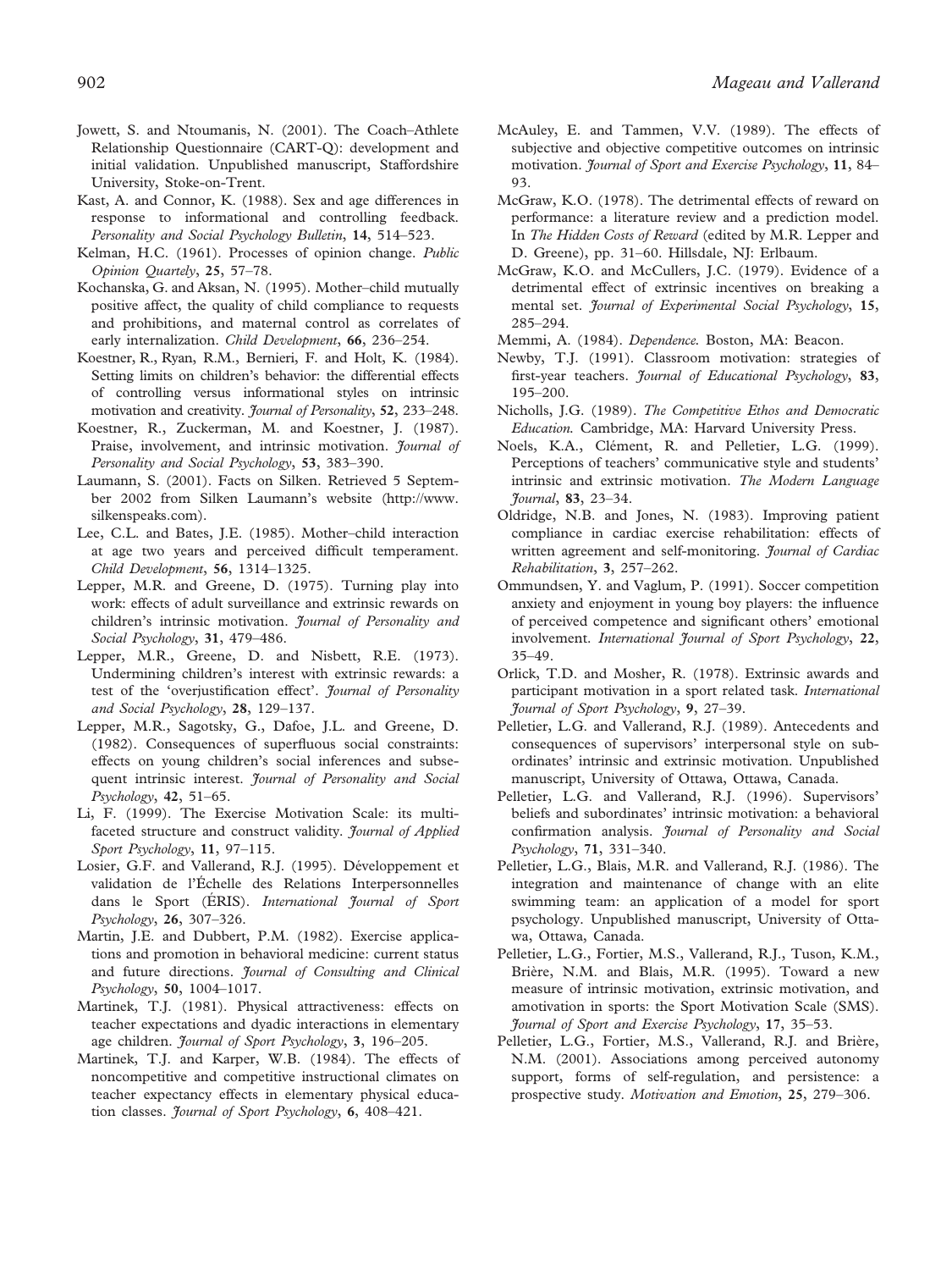- Pelletier, L.G., Vallerand, R.J. and Brière, N.M (2003). When coaches become autonomy supportive: effects on intrinsic motivation, persistence, and performance. Unpublished manuscript, University of Ottawa, Ottawa, Canada.
- Pianta, R.C. and Egeland, B. (1990). Life stress and parenting outcomes in a disadvantaged sample: results of the mother-child interaction project. Journal of Clinical Child Psychology, 19, 329–336.
- Piotrkowski, C.S. and Katz, M.H. (1983). Work experience and family relations among working-class and lowermiddle-class families. In Research in the Interweave of Social Roles: Jobs and Families, Vol. 3, pp. 187-200. Greenwich, CT: JAI Press.
- Pittman, R.S., Davey, M.E., Alafat, K.A., Wetherill, K.V. and Kramer, N.A. (1980). Informational versus controlling verbal rewards. Personality and Social Psychology Bulletin, 39, 228–233.
- Pittman, T.S., Emery, J. and Boggiano, A.K. (1982). Intrinsic and extrinsic motivational orientations: rewardinduced changes in preference for complexity. Journal of Personality and Social Psychology, 42, 789–797.
- Plant, R.W. and Ryan, R.M. (1985). Intrinsic motivation and the effects of self-consciousness, self-awareness, and ego-involvement: an investigation of internally controlling styles. Journal of Personality, 53, 435-449.
- Power, T.G. and Woolger, C. (1994). Parenting practices and age-group swimming: a correlational study. Research Quarterly for Exercise and Sport, 65, 59–66.
- Reeve, J. (1998). Autonomy support as an interpersonal motivating style: is it teachable? Contemporary Educational Psychology, 23, 312–330.
- Reeve, J. (2002). Self-determination theory applied to educational settings. In Handbook of Self-Determination Research (edited by E.L. Deci and R.M. Ryan), pp. 246– 274. Rochester, NY: The University of Rochester Press.
- Reeve, J. and Deci, E.L. (1996). Elements of the competitive situation that affect intrinsic motivation. Personality and Social Psychology Bulletin, 22, 24–33.
- Reeve, J., Bolt, E. and Cai, Y. (1999). Autonomy-supportive teachers: how they teach and motivate students. Journal of Educational Psychology, 91, 537–548.
- Repetti, R.L. (1987). Linkages between work and family roles. In Applied Social Psychology Annual, Vol. 7: Family Processes and Problems (edited by S. Oskamp), pp. 98–127. Beverly Hills, CA: Sage.
- Repetti, R.L. (1994). Short-term and long-term processes linking job stressors to father–child interaction. Social Development, 3, 1–15.
- Roberts, G.C., Kleiber, D.A. and Duda, J.L. (1981) An analysis of motivation in children's sport: the role of perceived competence in participation. Journal of Sport Psychology, 3, 206–216.
- Rosenthal, R. and Rubin, D.B. (1978). Interpersonal expectancy effects: the first 345 studies. Behavioral and Brain Sciences, 1, 377–386.
- Ryan, R.M. (1982). Control and information in the intrapersonal sphere: an extension of cognitive evaluation theory. Journal of Personality and Social Psychology, 43, 450–461.
- Ryan, R.M., Mims, V. and Koestner, R. (1983). Relation of reward contingency and interpersonal context to intrinsic motivation: a review and test using cognitive evaluation theory. Journal of Personality and Social Psychology, 45, 736–750.
- Ryan, R.M., Vallerand, R.J. and Deci, E.L. (1984). Intrinsic motivation in sport: a cognitive evaluation theory interpretation. In Cognitive Sport Psychology (edited by W. Straub and J. Williams), pp. 231–242. Lansing, NY: Sport Science Associates.
- Ryan, R.M., Stiller, J.D. and Lynch, J.H. (1994). Representations of relationships to teachers, parents, and friends as predictors of academic motivation and self-esteem. Journal of Early Adolescence, 14, 226–249.
- Sarrazin, P., Vallerand, R.J., Guillet, E., Pelletier, L.G. and Cury, F. (2001). Motivation and dropout in female handballers: a 21-month prospective study. European Journal of Social Psychology, 31, 1–24.
- Scanlan, T.K. and Lewthwaite, R. (1986). Social psychological aspects of competition for male youth sport participants: IV. Predictors of enjoyment. Journal of Sport Psychology, 8, 25–35.
- Schaefer, E.S. (1959). A circumplex model for maternal behavior. Journal of Abnormal Social Psychology, 59, 226– 235.
- Shapiro, D. (1981). Autonomy and Rigid Character. New York: Basic Books.
- Sheldon, K.M. and Elliot, A.J. (1999). Goal striving, need satisfaction, and longitudinal well-being: the self-concordance model. Journal of Personality and Social Psychology, 76, 482–497.
- Skinner, E.A. and Belmont, M.J. (1993). Motivation in the classroom: reciprocal effects of teacher behavior and student engagement across the school year. Journal of Educational Psychology, 85, 571–581.
- Smith, R.E. and Smoll, F.L. (1996). The coach as a focus of research and intervention in youth sports. In Children and Youth in Sport: A Biopsychosocial Perspective (edited by F.L. Smoll and R.E. Smith), pp. 125–141. Madison, WI: Brown & Benchmark.
- Snyder, M. (1984). When belief creates reality. In Advances in Experimental Social Psychology, Vol. 18 (edited by L. Berkowitz), pp. 247–305. New York: Academic Press.
- Snyder, M., Tanke, E.D. and Berscheid, E. (1977). Social perception and interpersonal behavior: on the self-fulfilling nature of social stereotypes. Journal of Personality and Social Psychology, 35, 656-666.
- Swann, W.B. and Pittman, T.S. (1977). Initiating play activity of children: the moderating influence of verbal cues on intrinsic motivation. Child Development, 48, 1128– 1133.
- Thomas, J.R. and Tennant, L.K. (1978). Effects of rewards on children's motivation for an athletic task. In Psychological Perspectives in Youth Sports (edited by F.L. Smoll and R.E. Smith), pp. 123–144. Washington, DC: Hemisphere.